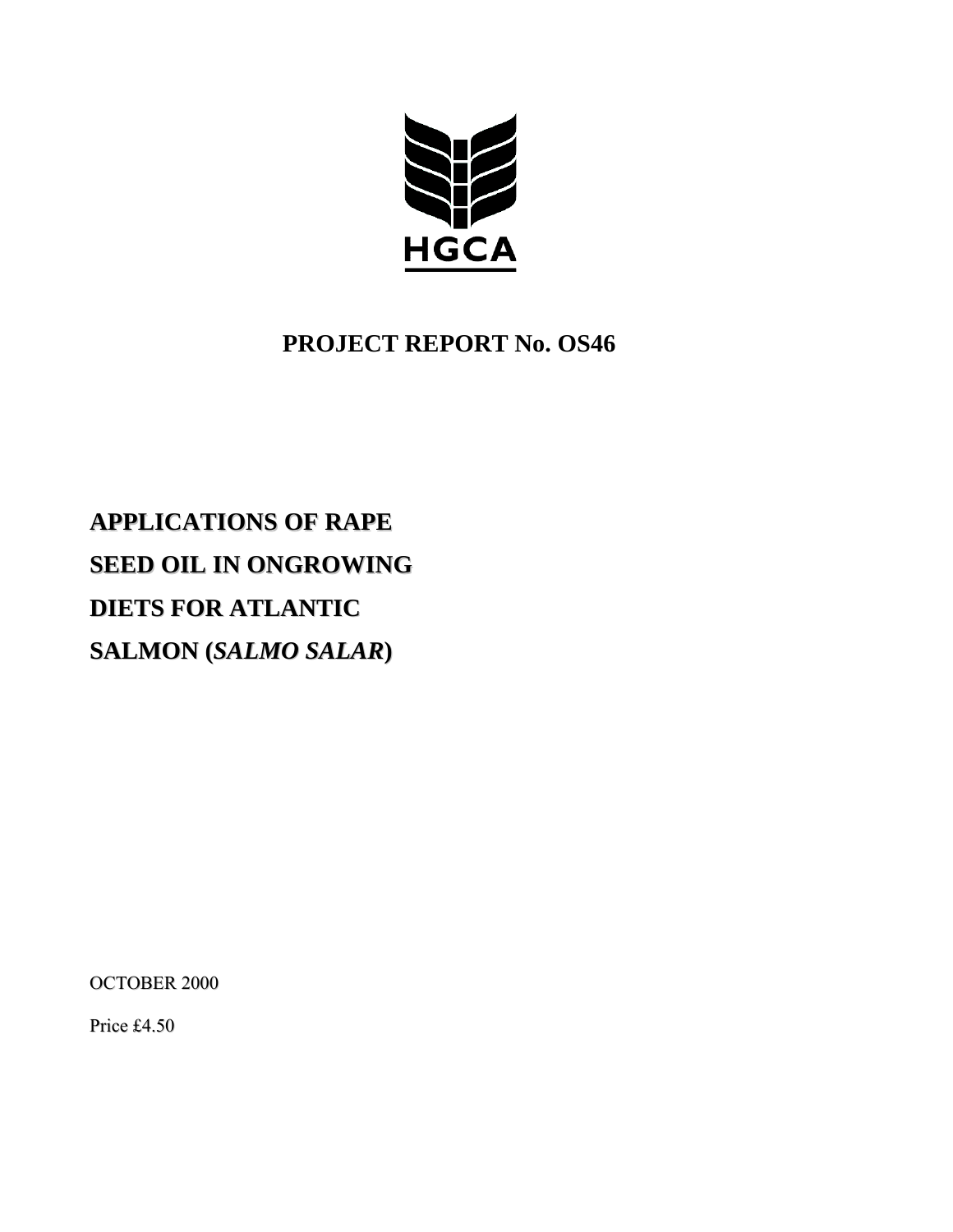## **PROJECT REPORT No. OS46**

# **APPLICATIONS OF RAPE SEED OIL IN ONGROWING DIETS FOR ALTANTIC SALMON (***SALMO SALAR***)**

by

# J G Bell

Institute of Aquaculture, University of Stirling, Stirling FK9 4LA, Scotland

This is the final report of a one-year research project, which started in June 1999. The work was funded by the Home-Grown Cereals Authority (project 2125) with a grant for £18,739.

The Home-Grown Cereals Authority (HGCA) has provided funding for this project but has not conducted the research or written this report. While the authors have worked on the best information available to them, neither HGCA nor the authors shall in any event be liable for any loss, damage or injury howsoever suffered directly or indirectly in relation to the report or the research on which it is based.

Reference herein to trade names and proprietary products without stating that they are protected does not imply that they may regarded as unprotected and thus free for general use. No endorsement of named products is intended nor is any criticism implied of other alternative, but unnamed products.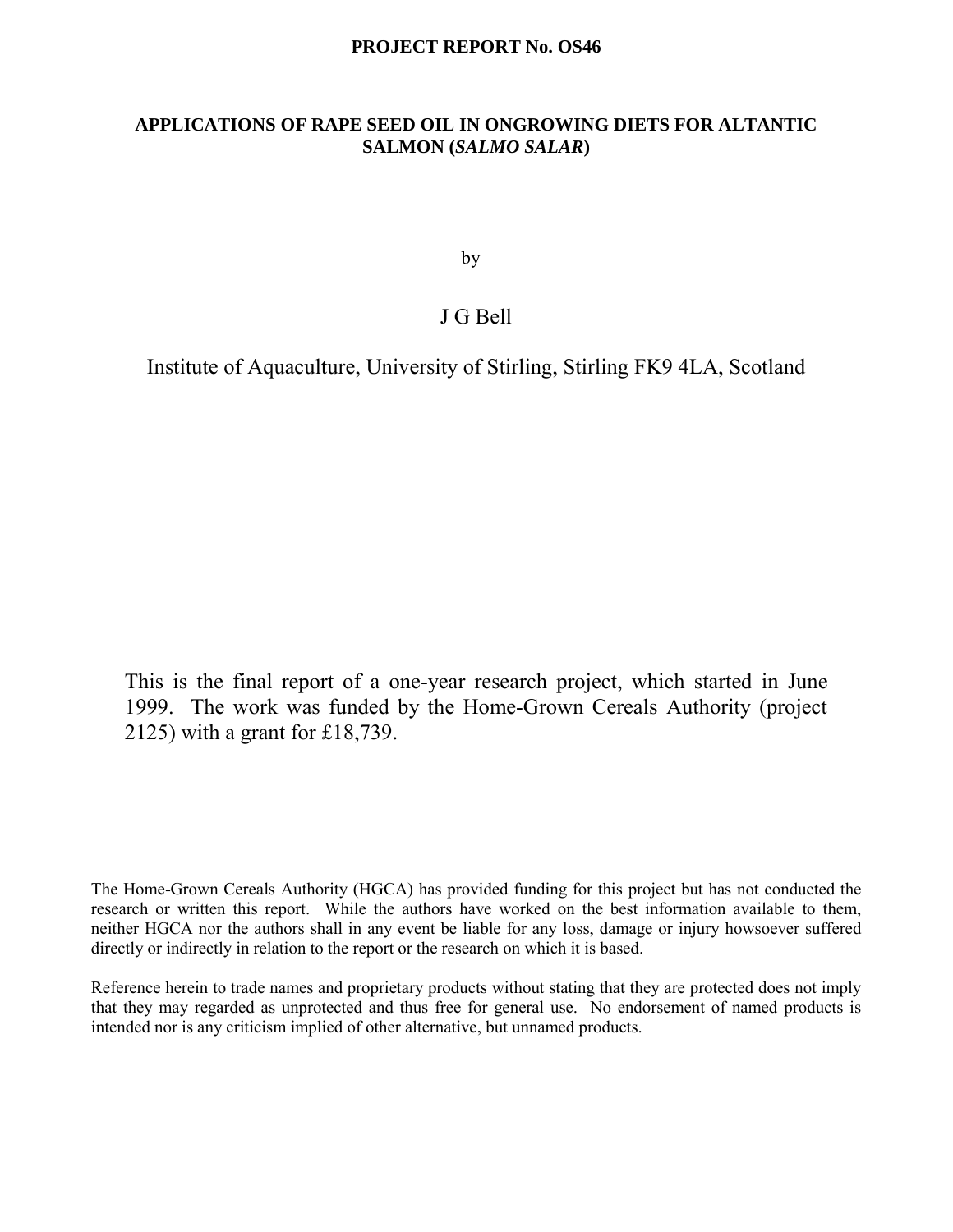# **Contents**

|  | <b>Page Number</b> |
|--|--------------------|
|--|--------------------|

| <b>ABSTRACT</b>                                                   | $\mathbf{1}$   |
|-------------------------------------------------------------------|----------------|
| <b>SUMMARY</b>                                                    | $\overline{2}$ |
| <b>INTRODUCTION</b>                                               | 7              |
| <b>MATERIALS AND METHODS</b>                                      | 8              |
| Fish, husbandry and experimental diets                            | 8              |
| Sampling procedure                                                | 9              |
| Proximate analysis                                                | 9              |
| Lipid extraction and fatty acid analysis                          | 9              |
| Astaxanthin measurement                                           | 10             |
| Protein determination                                             | 10             |
| Preparation of isolated hepatocytes                               | 10             |
| Assay of hepatocyte fatty acyl desaturation/elongation activities | 11             |
| Histology                                                         | 11             |
| Statistical analysis                                              | 12             |
| <b>RESULTS</b>                                                    | 12             |
| <b>DISCUSSION</b>                                                 | 14             |
| <b>ACKNOWLEDGEMENTS</b>                                           | 17             |
| <b>LITERATURE CITED</b>                                           | 18             |
| Figure legends                                                    | 22             |
| <b>TABLES</b>                                                     | 23             |
| <b>FIGURES</b>                                                    | 31             |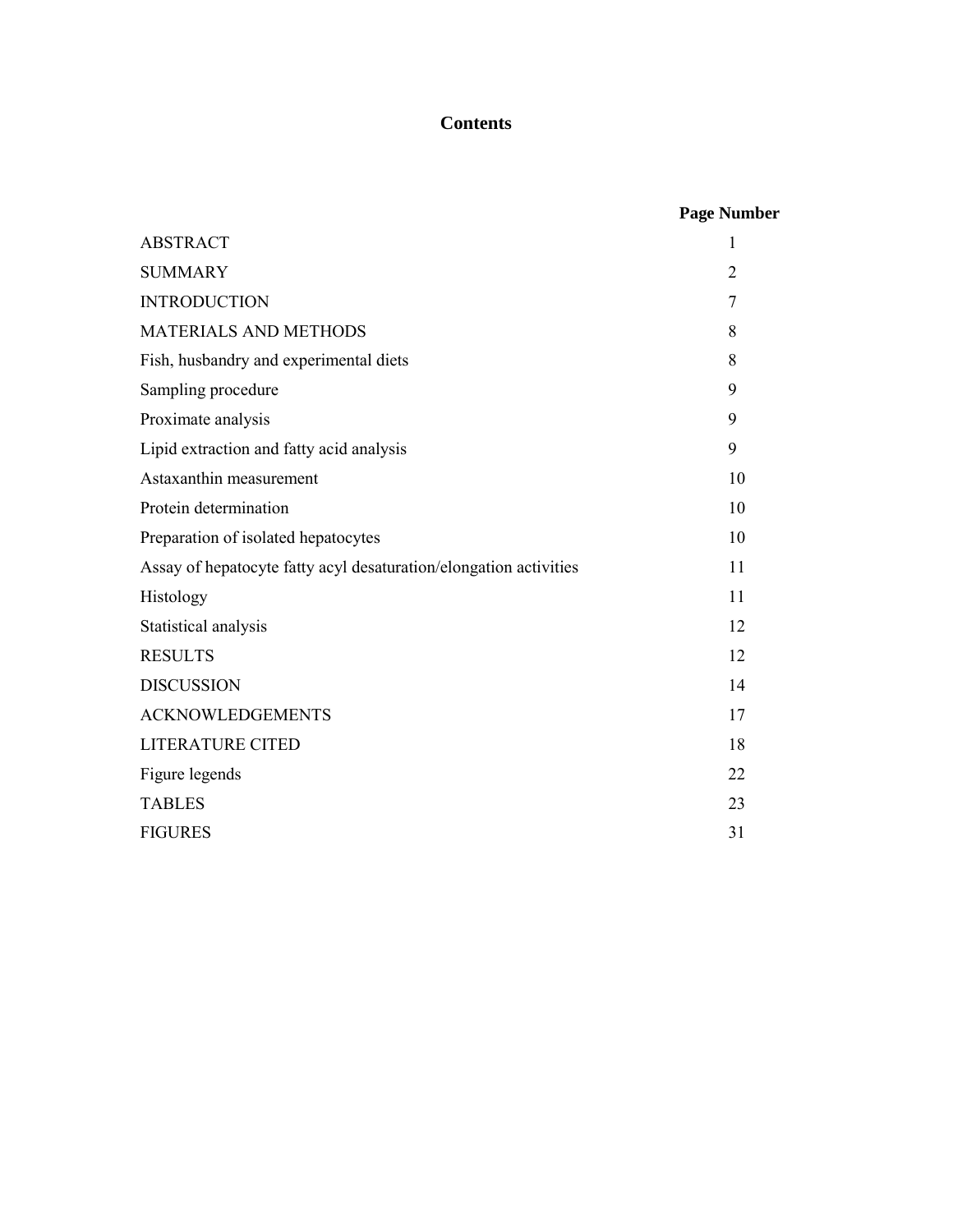#### **ABSTRACT**

The overall aim of this project was to investigate the substitution of fish oil with rape seed oil in the diets of post-smolt (sea water) Atlantic salmon. Of primary importance was to investigate the effects of feeding rape seed oil on growth performance and flesh quality parameters important to retailers and consumers e.g. total oil content of the flesh, flesh fatty acid composition, particularly the content of n-3 highly unsaturated fatty acids (HUFA) and flesh colour. Duplicate groups of Atlantic salmon post-smolts were fed five practical-type diets in which the added lipid was either 100% fish oil [FO, **0% rape seed oil (RO**)], 90% FO, 10% RO (**10% RO**), 75% FO, 25% RO (**25% RO**), 50% FO, 50% RO (**50% RO**) or **100% RO** in two separate trials of 17 and 26 weeks. Most of the data described in this report refers to the former trial as growth rates were better compared to the second trial which used smaller fish and was performed when water temperatures were lower. There were no effects of diet on growth rate and feed conversion nor were any histopathological lesions found in liver, heart, muscle or kidney. Proximate analysis showed that the highest accumulation of muscle lipid was in fish fed 0% RO which correlated with significantly lower muscle protein in the same group, compared to all other treatments. Conversely, the highest lipid levels in liver were found in fish fed 100% RO. Fatty acid compositions of muscle were correlated with RO inclusion such that total monounsaturated fatty acids were increased, largely due to increased  $18:1(n-9)$ , along with  $18:2(n-6)$  and  $18:3(n-3)$ . The concentration of muscle eicosapentenoic acid  $(20:5(n-3), EPA)$  and docosahexaenoic acid (22:6(n-3), DHA) were reduced, along with total saturated fatty acids, with increasing inclusion of dietary RO. Dietary-induced changes in liver fatty acid compositions were broadly similar. Hepatic fatty acid desaturation and elongation activity, i.e. the ability of the fish to synthesise long-chain HUFA from their 18-carbon dietary precursors, increased with addition of dietary RO and this appeared to compensate, at least in part, for the reduced levels of dietary EPA and DHA. In summary, RO can be used successfully as a substitute for fish oil in the culture of Atlantic salmon in sea water although, at levels of RO above 50% reductions in muscle EPA, DHA and (n-3)/(n-6) polyunsaturated fatty acid (PUFA) ratio will result which could reduce the availability of these fatty acids that are essential for human health.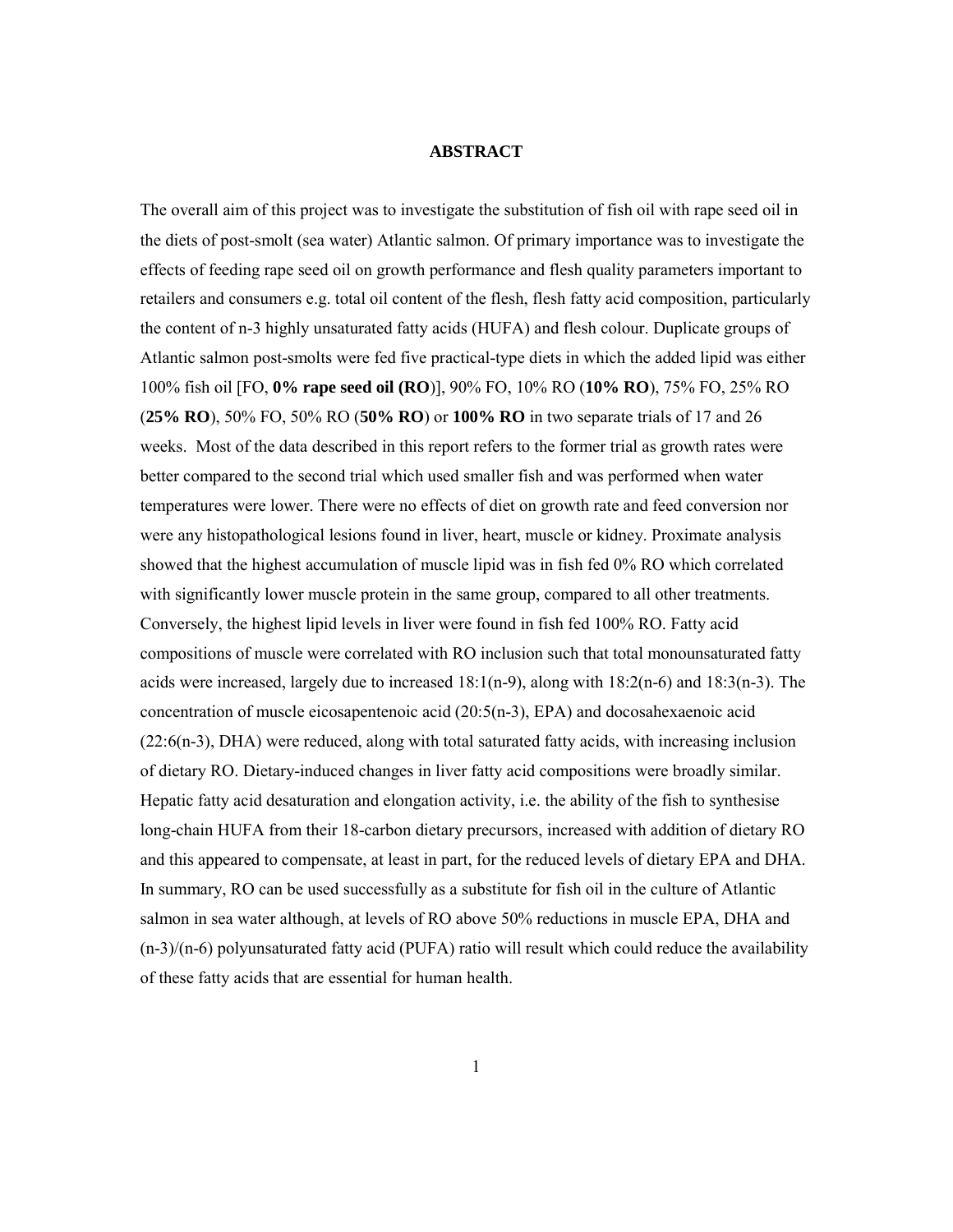#### **SUMMARY**

 The overall aim of this project was to investigate the substitution of fish oil with rape seed oil in the diets of post-smolt (sea water) Atlantic salmon. Of primary importance was to investigate the effects of feeding rape seed oil on growth performance and flesh quality parameters important to retailers and consumers e.g. total oil content of the flesh, flesh fatty acid composition, particularly the content of n-3 highly unsaturated fatty acids (HUFA) and flesh colour.

Two separate dietary trials were performed using duplicate groups (tanks) of Atlantic salmon post-smolts in sea water. Five experimental diets were prepared by BioMar Ltd. at their pilot plant in Denmark. The ten tanks, initially stocked with 35 Atlantic salmon post-smolts were fed the five practical-type diets in which the added lipid was either 100% fish oil [FO, 0% rape seed oil **(0% RO**), 90% FO, 10% RO **(10% RO),** 75% FO, 25% RO **(25% RO),** 50% FO, 50% RO **(50% RO)** or **100% RO.** The commercial extruded diets were formulated (BioMar Ltd., Brande, Denmark) to provide 47% crude protein and 25% lipid and differed only in their content of rape seed oil. The diets were designed to fully satisfy the nutritional requirements of salmonid fish. The experimental diets contained the carotenoid astaxanthin ,at a concentration of 50 mg/kg.

 The second trial was conducted because the first trial had to be terminated after 17 weeks (August-December) due to power supply reductions occurring at the trial site. The second trial, which ran from January to July, showed lower growth rates than the first, largely due to smaller fish being used that were less well adapted to sea water and because the experiment was conducted when water temperatures were low, particularly in the early experimental phase. However, in both trials there were no significant effects of diet on growth rate and feed conversion nor were any histopathological lesions found in liver, heart, muscle or kidney. In the first trial 350 Atlantic salmon S1 (entering sea water after 1 year) smolts (intitial mean weight, ~80 g) were obtained from the F.R.S. Marine Research Unit, Aultbea, Wester Ross, Scotland. In the second trial 350  $S^1/2$  (entering sea water in < 1 year due to production using enhanced photoperiod) smolts (initial weight, ~40 g) were obtained from Marine Harvest Ltd., Loch Garry, Scotland. The smolts were randomly distributed into 10 one metre diameter tanks of 500 L capacity supplied with non-recirculated sea water at 10 L/min at the F.R.S. Marine Research Unit. The tanks were subjected to a photoperiod regime of 12h light:12h dark. The diets were supplied by automatic feeders, which were activated for a few seconds every 15 min during daylight hours and adjusted to provide between 25 and 20g/kg biomass each day, depending on fish size and water temperature. Fish were weighed individually at the start and finish of the experiment and bulk weighed every 28 days and the ration adjusted accordingly.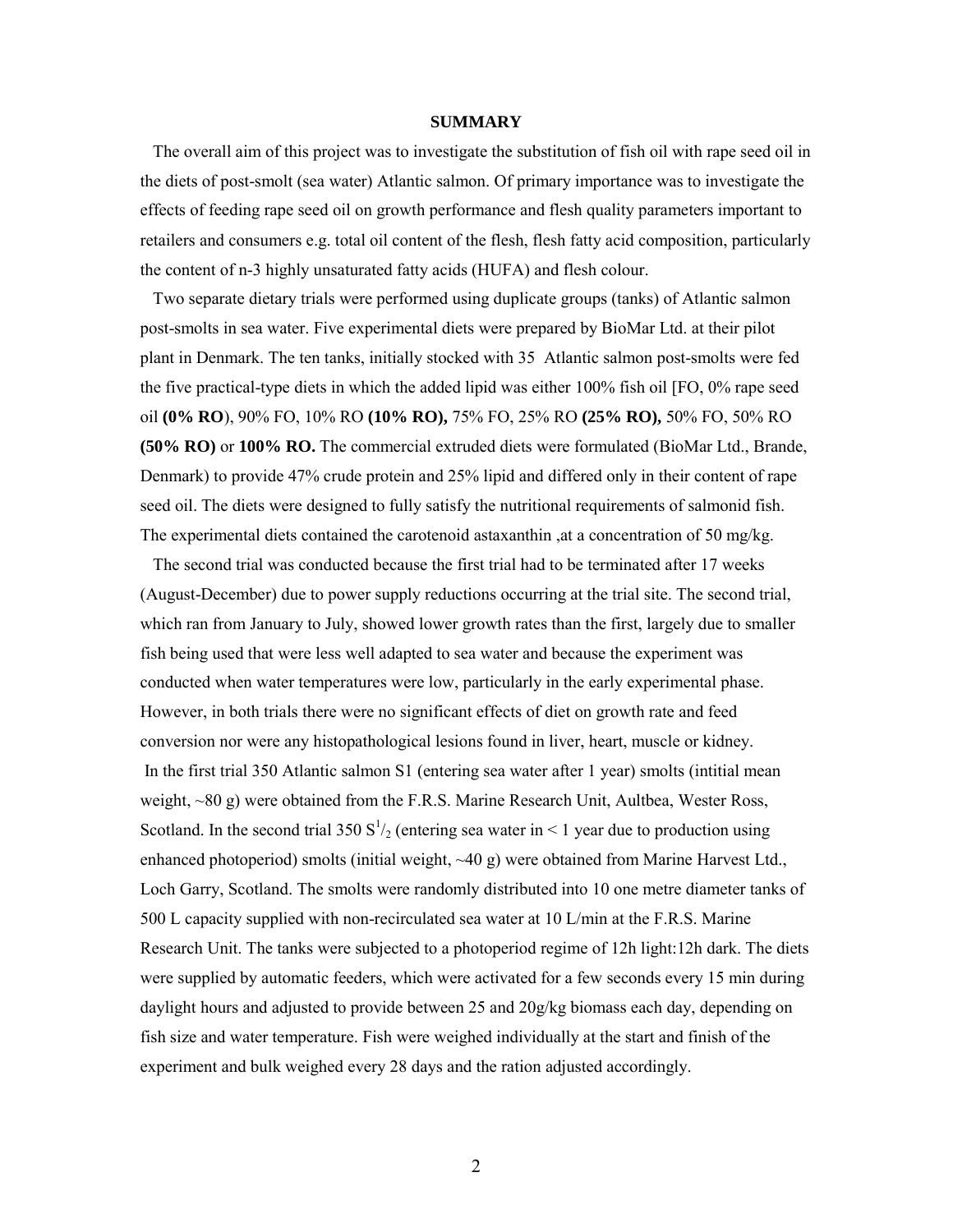An initial sample of six fish was taken at the start of the experiment to determine baseline levels of lipid and fatty acid composition in liver and white muscle, and carotenoid in muscle. A similar sample of 12 fish per dietary treatment was taken after 9 wk (first trial only) of the trial. At the termination of the trial each analytical measurement was performed on at least 10 fish, selected at random, from each tank. Fish were killed by a blow to the head and samples of liver, were dissected and immediately placed in liquid nitrogen. A muscle sample, representative of the edible portion, was obtained by cutting a steak from the "Norwegian Quality Cut" region, between the dorsal and ventral fins. This section was then skinned, de-boned and the muscle homogenised, after removing the dorsal fat body, in a Waring blendor. The homogenate was frozen in liquid nitrogen and all samples were stored at -40°C prior to analysis. *.*The nutrient composition of the five experimental diets and muscle samples was determined by proximate analysis. Moisture was determined by thermal drying to constant weight in an oven at 110°C for 24 h. Sample weight was recorded before drying and following removal from the oven, after cooling in a dessicator. Moisture was expressed as a percentage of wet weight. Crude protein was determined by combustion. Crude lipid in diets was determined by acid hydrolysis followed by Soxhlet extraction and ash content (% of dry weight) was determined by dry ashing

in porcelain crucibles in a muffle furnace at  $600^{\circ}$ C overnight

Total lipid was extracted from liver and muscle by homogenising in 20 volumes of chloroform/methanol  $(2:1, v/v)$  in an Ultra-Turrax tissue disrupter and was used for measurement of tissue fatty acid compositions. Fatty acid methyl esters were separated and quantified by gasliquid chromatography.

Total carotenoid extracted from salmon muscle and diets was measured spectrophotometrically. Measurement of astaxanthin (Ax) was carried out by high performance liquid chromatography. Total fatty acid desaturation and elongation activity [the conversion of 18-carbon fatty acids obtained in the diet to essential long chain highly unsaturated fatty acids (HUFA) was measured in suspensions of isolated liver cells (hepatocytes). Hepatocytes were incubated with a radiolabelled tracer fatty acid i.e.  $[1^{-14}C]$  18:3(n-3) at 20 °C for 2 h. after which the radioactive products were extracted and measured by thin-layer chromatography and quantified by scintillation counting.

Samples of liver, heart, kidney and white muscle were fixed buffered formol saline and embedded in paraffin wax. Five  $\mu$ m sections were cut and stained with haematoxylin and eosin for histological analysis. Pathological assessment was carried out on coded, randomised slides to eliminate bias in interpretation. All organs were examined for general abnormalities such as tumours, infections inflammation, loss or replacement of tissues.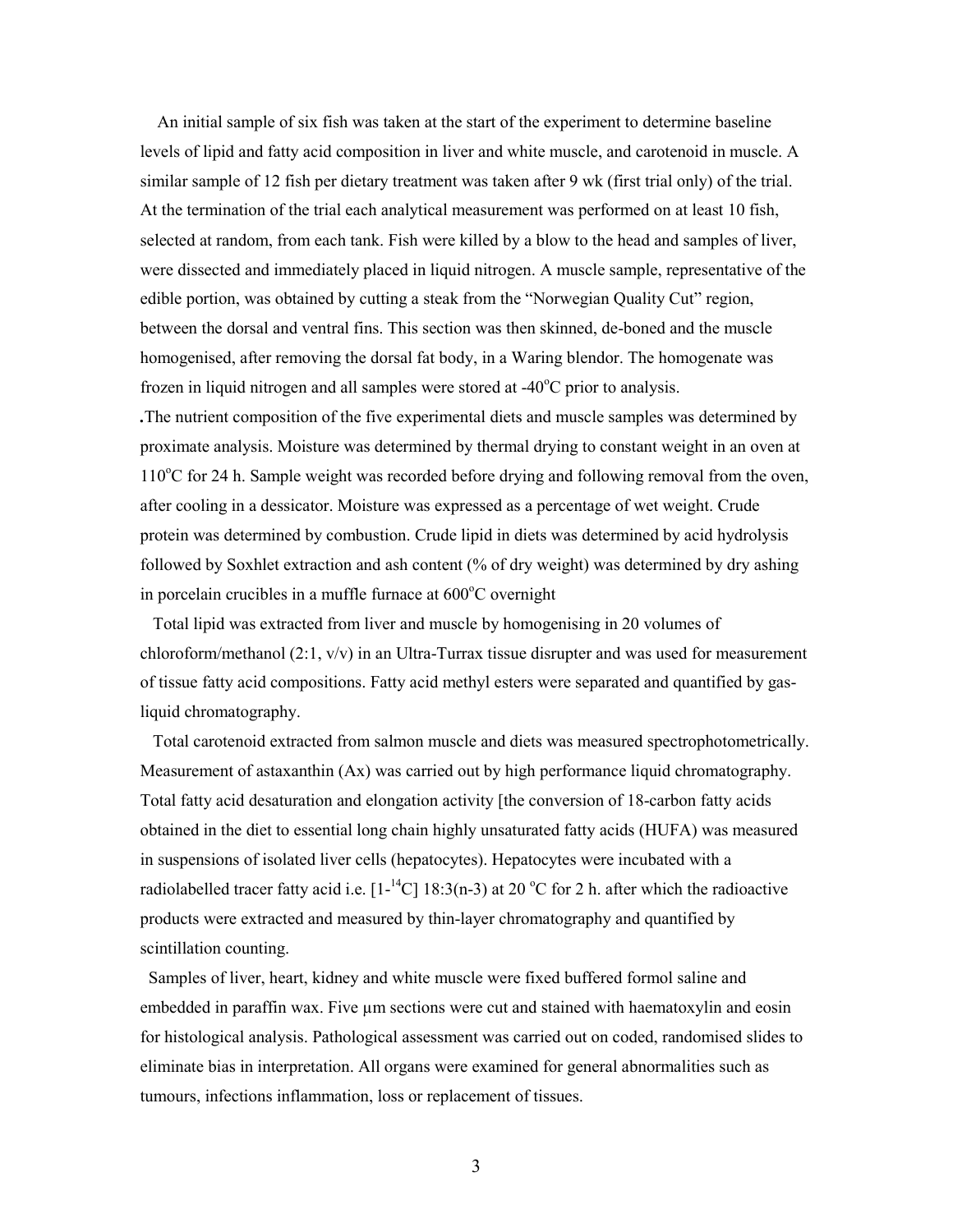Significance of difference ( $P < 0.05$ ) between dietary treatments was determined by one-way analysis of variance (ANOVA). Differences between means were determined by Tukey's test.

 There were no significant differences between initial weights at the start of the trials. The final weights also were not significantly different in both trials, either between dietary treatments or, between replicate tanks from the same treatment. Mortalities over the experimental period were < 7% for all treatments, in both trials. All groups of fish increased in weight by around 4-fold and specific growth rates (SGR) varied between 1.20 and 1.27 across the dietary treatments in trial 1 and between 0.75 and 0.79 in trial 2. Feed conversion ratios (FCR) were very similar for all treatments ranging from 1.28 to 1.34 in the first trial and 1.84 and 2.11 in the second. However, during the last 8 weeks of the second trial SGR and FCR values improved to similar values to those recorded in the first trial. The lower SGR and FCR values in the second trial can be explained by the smaller smolts used in the second trial which took longer to acclimatise to sea water coupled with the low water temperatures at the start of the trial. Once the fish were properly adapted and water temperatures improved SGR and FCR values improved accordingly. Although not significantly different fish fed the 100% RO diet had the lowest final mean weights and SGR in trial 1. However, in trial 2 the lowest final mean weight and SGR values were found in the 0% RO (control) treatment. This latter result may be explained by a better digestible energy content due to a better balance between less digestible saturated fatty acids in fish oil and more digestible monounsaturated and polyunsaturated fatty acids in the rape seed oil. This effect is likely to be more apparent at lower water temperatures as was the case, particularly in the first 8 weeks, in the second trial. No histopathologies were evident in liver, heart, muscle or kidney samples taken from fish fed the five experimental diets.

 The proximate composition of flesh showed no significant differences in moisture content but lipid content was significantly greater in fish fed %0 RO (fish oil) compared to those fed 50% RO. The protein content of muscle was significantly lower in fish fed 0% RO compared to all other treatments while ash content was greatest in fish fed 10% and 50% RO followed by 0% and 25% RO and lowest in fish fed 100% RO. Liver lipid content was significantly higher in fish fed 100% RO compared to fish fed 0%, 10% and 25% RO. There was no significant difference in total carotenoid pigment and astaxanthin deposition in muscle from fish fed the different experimental diets.

 The highest level of total saturated fatty acids in flesh was in fish fed 10% RO followed by those fed 0% RO and was reduced with increasing RO inclusion above 10%.

The concentrations of  $16:1(n-7)$ ,  $20:1(n-9)$  and  $22:1(n-11)$ , monounsaturated fatty acids abundant in fish oils, were highest in fish fed 0% RO and were reduced with increasing inclusion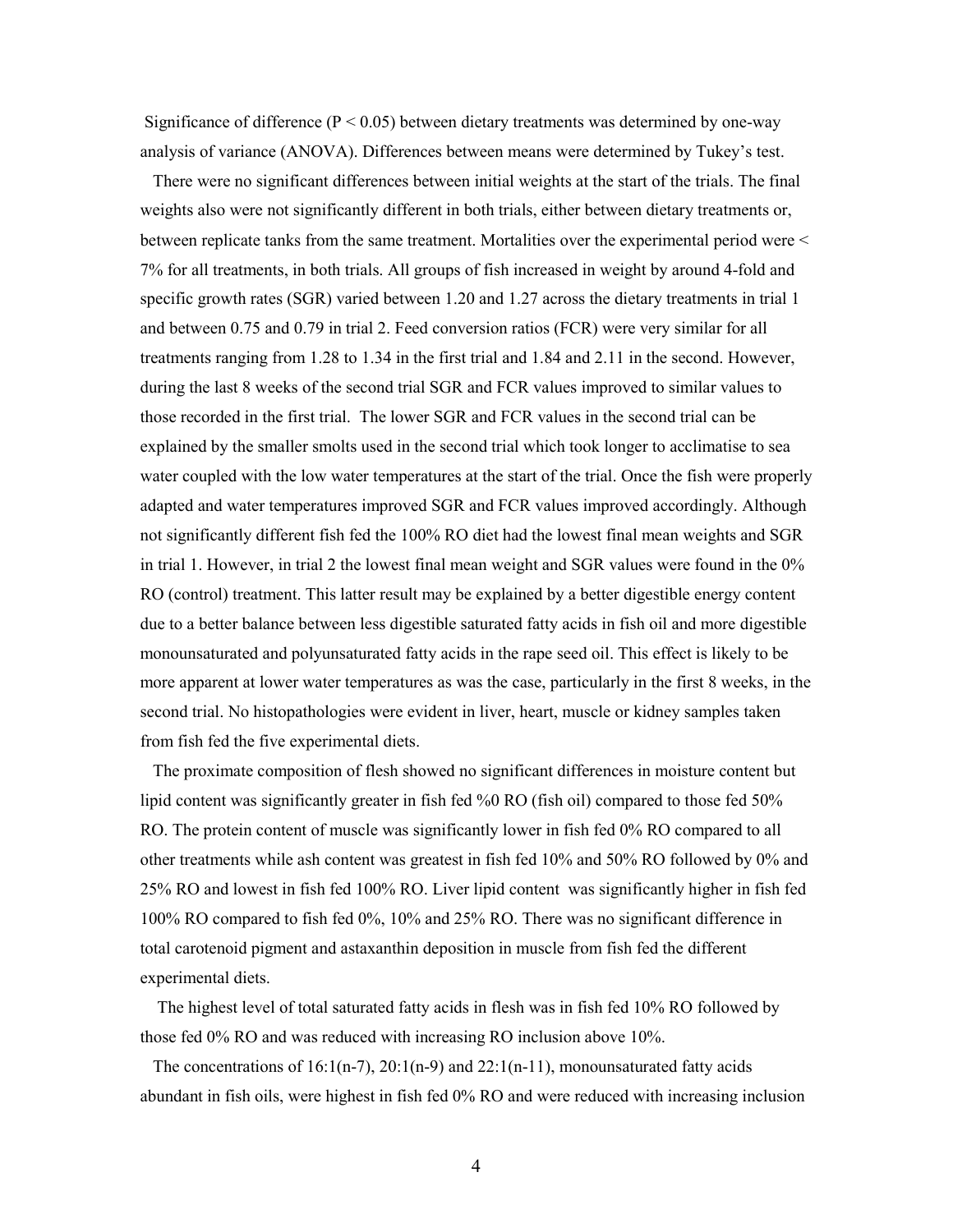of RO. Conversely, the concentration of 18:1(n-9) was lowest in fish fed 0% RO and was significantly increased with increasing inclusion of RO. Total monounsaturated fatty acids were highest in fish fed 100% RO and were reduced with decreasing levels of RO. The concentration of 18:2(n-6) was highest in fish fed 100% RO and was reduced with decreasing levels of RO inclusion. Arachidonic acid (20:4(n-6); ARA) concentration was significantly higher in the  $0\%$ RO muscle compared to all other treatments. As with 18:2(n-6), total n-6 PUFA were highest in fish fed 100% RO and were reduced with decreasing inclusion of RO.

The concentration of  $18:3(n-3)$  in muscle was highest in fish fed 100% RO and were reduced with decreasing inclusion of RO. The opposite effect was observed for EPA and DHA, which are characteristically high in fish oils, where highest concentrations were found in fish fed 0% RO and lowest concentrations in fish fed 100% RO. However, in fish fed diets containing 10, 25 and 50% RO the levels of these three HUFA were not significantly different. Total PUFA were highest in fish fed 50 and 100% RO followed by those fed 0 and 25% RO with lowest levels in fish fed 10% RO. The (n-3)/(n-6) PUFA ratio was highest in fish fed 0% RO and was reduced significantly with increasing inclusion of RO.

 Hepatocyte fatty acid desaturation and elongation activity was significantly affected by dietary treatment. The recovery of total (summed) desaturation products of  $[1^{-14}C]$  18:3(n-3) was lowest in hepatocytes from fish fed 0% RO, was significantly increased in those fed 10 and 25% RO and was significantly increased again in fish fed 50% RO, with the highest concentrations in fish fed 100% RO. This result suggests that fish increase the activities of enzymes responsible for converting 18-carbon PUFA to their longer chain products in response to feeding rape seed oil.

In summary, the present study suggests that rape seed oil is an effective substitute for fish oil in Atlantic salmon, both in terms of permitting similar growth rates and feed efficiency, while having no apparent effects on fish health. However, inclusion of RO at levels in excess of 50% of supplementary lipid will result in a significant decrease in muscle  $(n-3)/(n-6)$  PUFA ratio and EPA and DHA concentrations such that the nutritional benefits to the human consumer would be considerably reduced. This does not preclude the use of higher levels of rape seed oil in dietary formulations for Atlantic salmon since such diets could be used for the majority of the growth cycle providing, at an appropriate time before marketing, the fish were returned to a fish oilcontaining diet thereby restoring the 18:2(n-6), EPA and DHA concentrations to their "normal" values. i.e similar to values found in farmed salmon grown on diets containing fish oil or in wildcaught salmon. These, and other aspects of fish oil substitution, are the subject of ongoing research activity. Currently, the use of fish oil in salmon feeds in the UK accounts for more than 30 kmt per annum and that in Europe as a whole is around 4-5 fold greater. Given that annual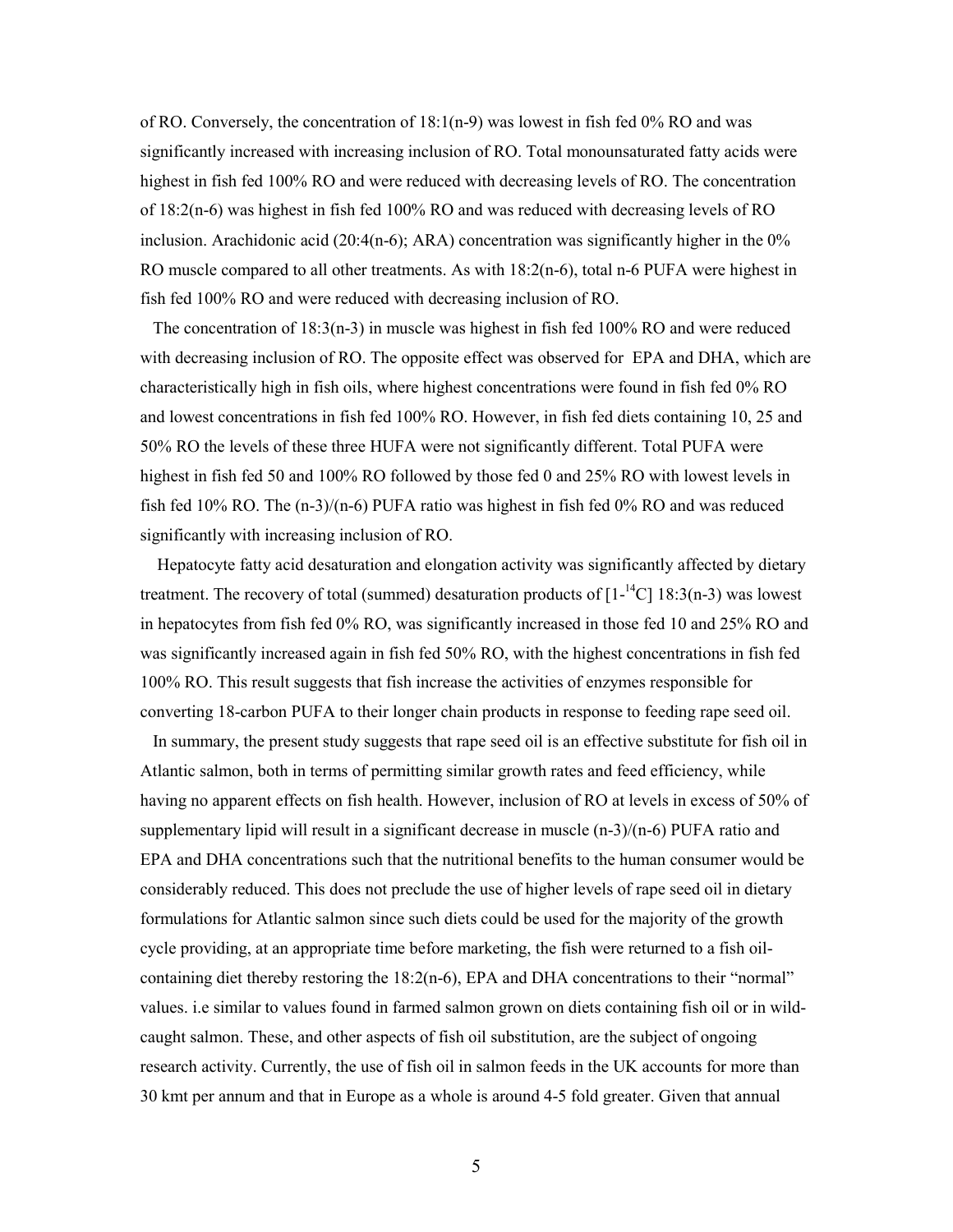salmon harvests are projected to increase by around 10%/annum, and production figures for trout will probably rise by a similar percentage, the potential market for UK-grown rape seed oil is considerable. However, one of the main benefits of rape seed oil, over other vegetable oils which might be candidates for fish oil substitution, is it's relatively high concentration of 18:3(n-3). Therefore, strains of rape seed having an 18:3(n-3) content in excess of 10% of total fatty acids would be regarded as the most desirable for inclusion in fish diets. There have been attempts to reduce 18:3(n-3) in new strains of rape seed, due to the higher potential for oxidation in PUFArich oils. The essential nature of 18:3(n-3) in fish means that any such reduction in oils used for aquaculture would be viewed as undesirable.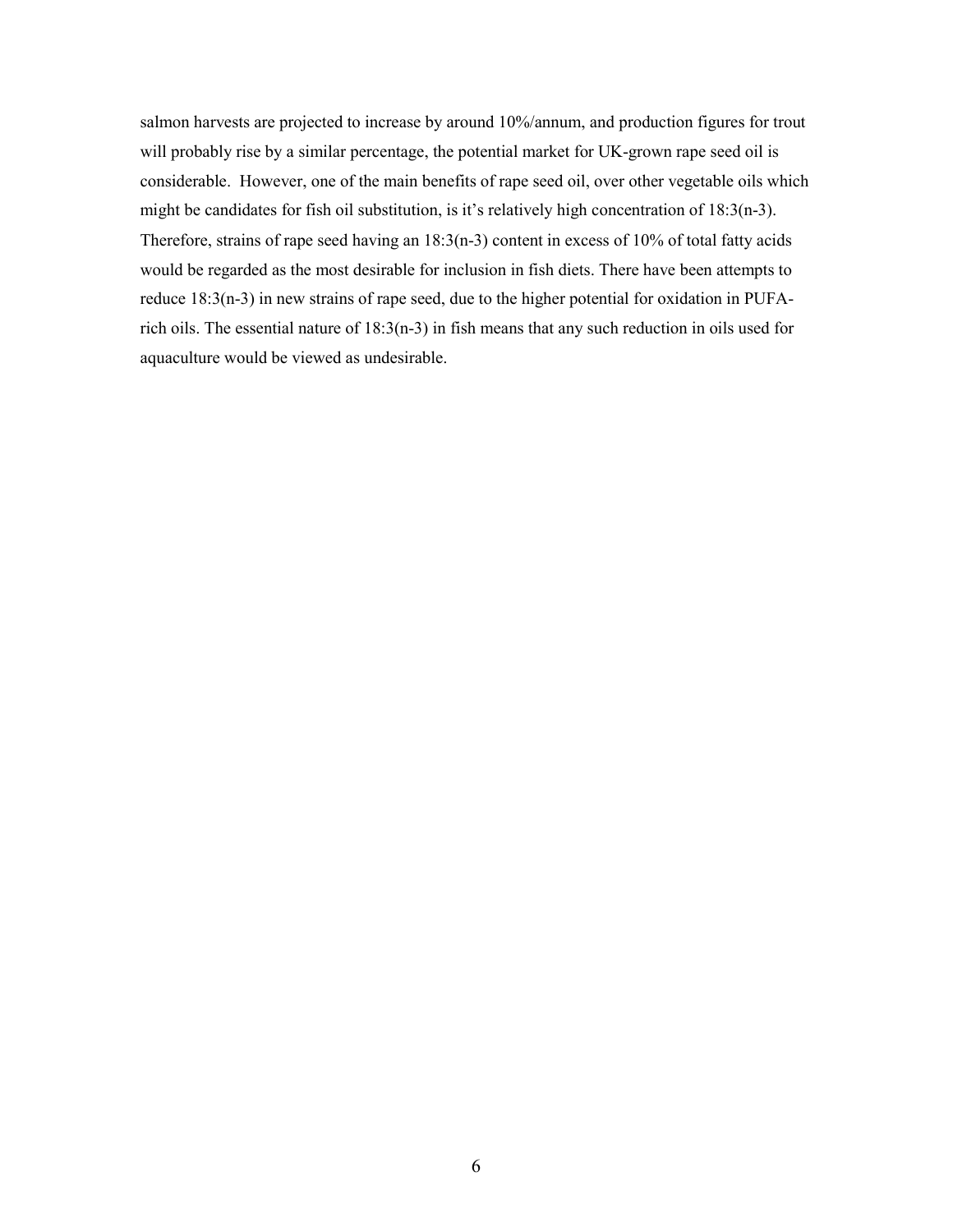## **INTRODUCTION**

The benefits of fish consumption by humans, particularly of oily fish like salmon, herring and mackerel, due to their high content of (n-3) highly unsaturated fatty acids (HUFA), especially eicosapentaenoic acid  $(20:5(n-3))$ ; EPA) and docosahexaenoic acid  $(22:6(n-3))$ ; DHA), has been well documented (British Nutrition Foundation, 1992, 1993; International Society for the Study of Fatty Acids and Lipids (ISSFAL), 1994a  $\&$  b). However, Global capture fisheries are a finite resource which, due to over fishing and subsequently tighter regulation, means that future demand for wild-caught fisheries products is likely to exceed supply (Sargent & Tacon, 1999).

 Fish produced by aquaculture currently represents the fastest growing food sector and is projected to increase at around 10% per annum for at least the next ten years (Hempel, 1993). Aquaculture has traditionally utilised products from industrial fisheries, namely fish meal and oil, to convert cheap protein and oil into high value products which is sound both scientifically and commercially. However, of the global fish oil production in 1996 of 1.4 million metric tonnes (mmt), 576 kilo tonnes (kt) was used for salmon and trout production while the predicted use of fish oil for aquaculture is estimated to rise to around 85% by 2010 (Pike, 1996; Anon., 1998). In addition, competition for fish oil for inclusion in human nutritional supplements and other agriculture sectors will soon make fish meals and oils highly prized commodities. Therefore, if aquaculture is to continue to expand alternatives to the current dependence on fish oils must be investigated.

Many freshwater fish, including salmonids, can convert 18:3(n-3) to EPA and thence to DHA (Castell et al. 1972; Sargent et al. 1995, Buzzi at al 1997) and, by the same enzymatic pathways of desaturation and elongation, can convert 18:2(n-6) to 20:4(n-6). In freshwater, Atlantic salmon parr would consume invertebrates which contain an abundance of 18:2(n-6) and18:3(n-3) with lower amounts of EPA and almost no DHA (Bell et al. 1994). For this reason it is not surprising that salmon parr have been grown successfully to smoltification (sea water transfer) on diets containing rape seed and linseed oil (Bell et al. 1997; Tocher at al. 2000). Following smoltification salmon would enter the marine environment where zooplankton, crustacea and piscine prey organisms would contain an abundance of EPA and DHA. Therefore, it might be expected that the genes encoding the desaturase and elongase enzynes, responsible for the conversion of  $18:3(n-3)$  to DHA, may be switched off, possibly irreversibly, soon after migration to sea. However, a number of studies have suggested that salmonids can utilise vegetable oils in seawater provided the diets contain enough  $18:3(n-3)$  to satisfy essential fatty acid (EFA) requirements (Polvi & Ackman, 1992, Bell et al 1993, Guillou et al. 1995). More recent evidence suggests that there is no switch off of fatty acid metabolising enzymes in salmon post-smolts and

7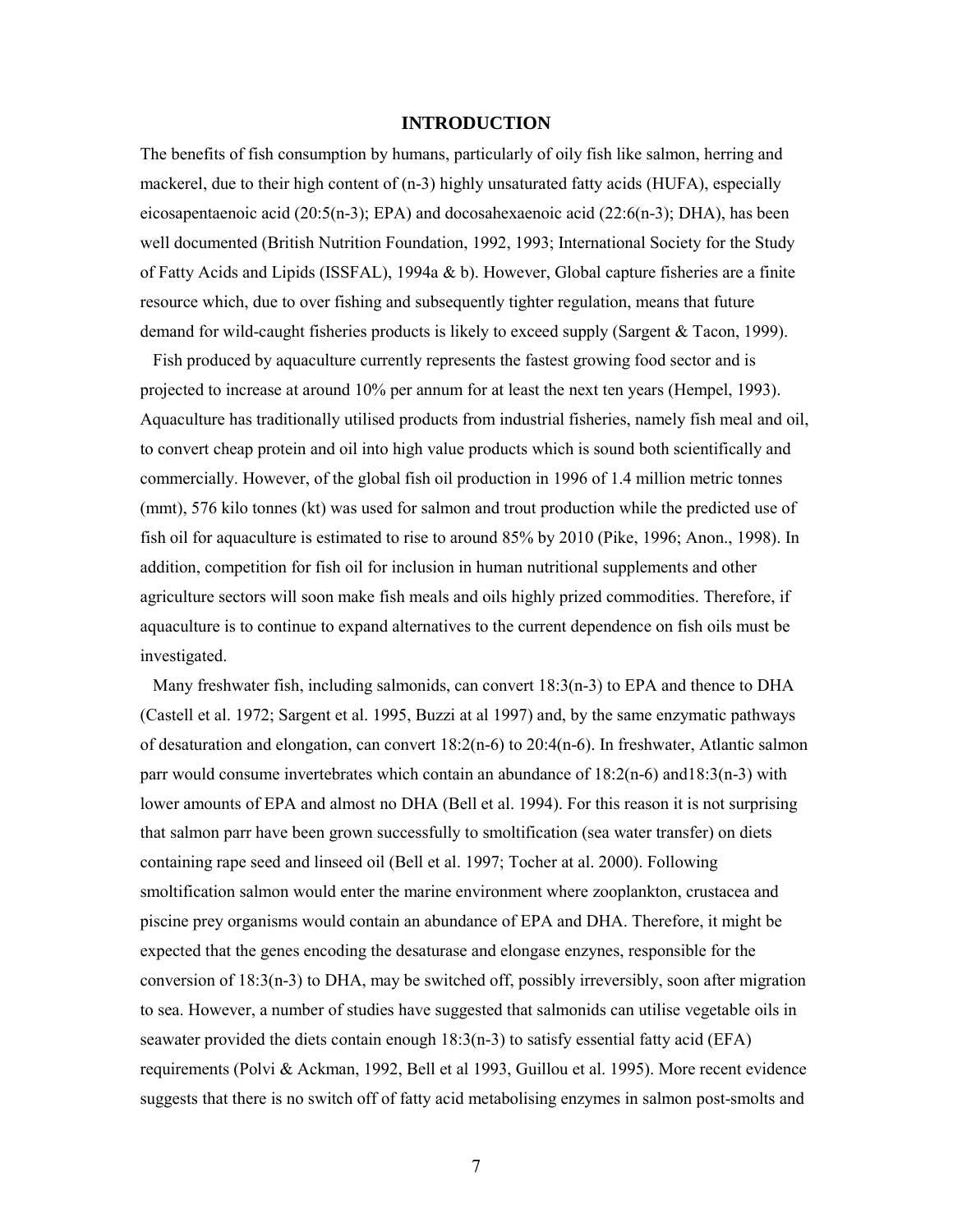that fish fed vegetable oils showed increased conversion of 18:3(n-3) to DHA [and 18:2(n-6) to 20:4(n-6)] compared to those fed fish oil (Tocher et al. 1997).

 At the present time the product of the salmon aquaculture industry is of high quality containing an abundance of (n-3) HUFA and a high (n-3)/(n-6) polyunsaturated fatty acid (PUFA) ratio (Bell et al. 1998). Clearly, producers and consumers of salmon will want to minimise any perceived reduction in quality, both in terms of growth and health of the fish and in the healthy image of salmon as part of the human diet, arising from the inclusion of vegetable oils. The high growth rates of cultured salmon are due to the use of high energy (oil) diets which are rich in the  $C_{20}$  and  $C_{22}$  monoenoic fatty acids characteristic of northern hemisphere marine oils. In summary, any substitute for fish oil should avoid excessive deposition of  $18:2(n-6)$ , while enhancing conversion of 18:3(n-3) to EPA and DHA, and should provide sufficient energy in the form of monoenoic fatty acids to maintain high growth rates. In this regard rape seed oil (RO) is a potential candidate having moderate levels of  $18:2(n-6)$  and  $18:3(n-3)$  while containing an abundance of  $18:1(n-9)$ . In this study duplicate groups of Atlantic salmon post-smolts were fed diets containing RO at 10, 25, 50 and 100% of their added oil, in comparison to fish oil (0% RO), for 17 weeks. Growth and feed utilisation were measured along with muscle and liver total lipid and fatty acid composition, muscle proximate composition, muscle carotenoid content (astaxanthin) and hepatic fatty acid desaturation and elongation activities.

#### **MATERIALS AND METHODS**

*Fish, husbandry and experimental diets* Three hundred and fifty Atlantic salmon S1 smolts (intitial mean weight,  $\sim 80$  g) were obtained from the F.R.S. Marine Research Unit, Aultbea, Wester Ross, Scotland. The smolts were randomly distributed into 10 one metre diameter tanks of 500 L capacity supplied with non-recirculated sea water at 10 L/min at the F.R.S. Marine Research Unit. The tanks were subjected to a photoperiod regime of 12h light:12h dark and the temperature over the experimental period (August-December 1999) ranged from  $7.9$ -14.2 $^{\circ}$ C with an average temperatutre of  $11.7 \pm 1.5^{\circ}$ C. The diets were supplied by automatic feeders, which were activated for a few seconds every 15 min during daylight hours and adjusted to provide 20g/kg biomass each day. Fish were weighed individually at the start and finish of the experiment and bulk weighed every 28 days and the ration adjusted accordingly. An initial sample was taken at the start of the trial, after 9 weeks, and final sampling was performed after 17 weeks of the feeding experiment. The experiment was conducted in accordance with the British Home Office guidelines regarding research on experimental animals.

 Five practical-type commercial extruded diets were formulated (BioMar Ltd., Brande, Denmark) to provide 47% crude protein and 25% lipid and differed only in their content of rape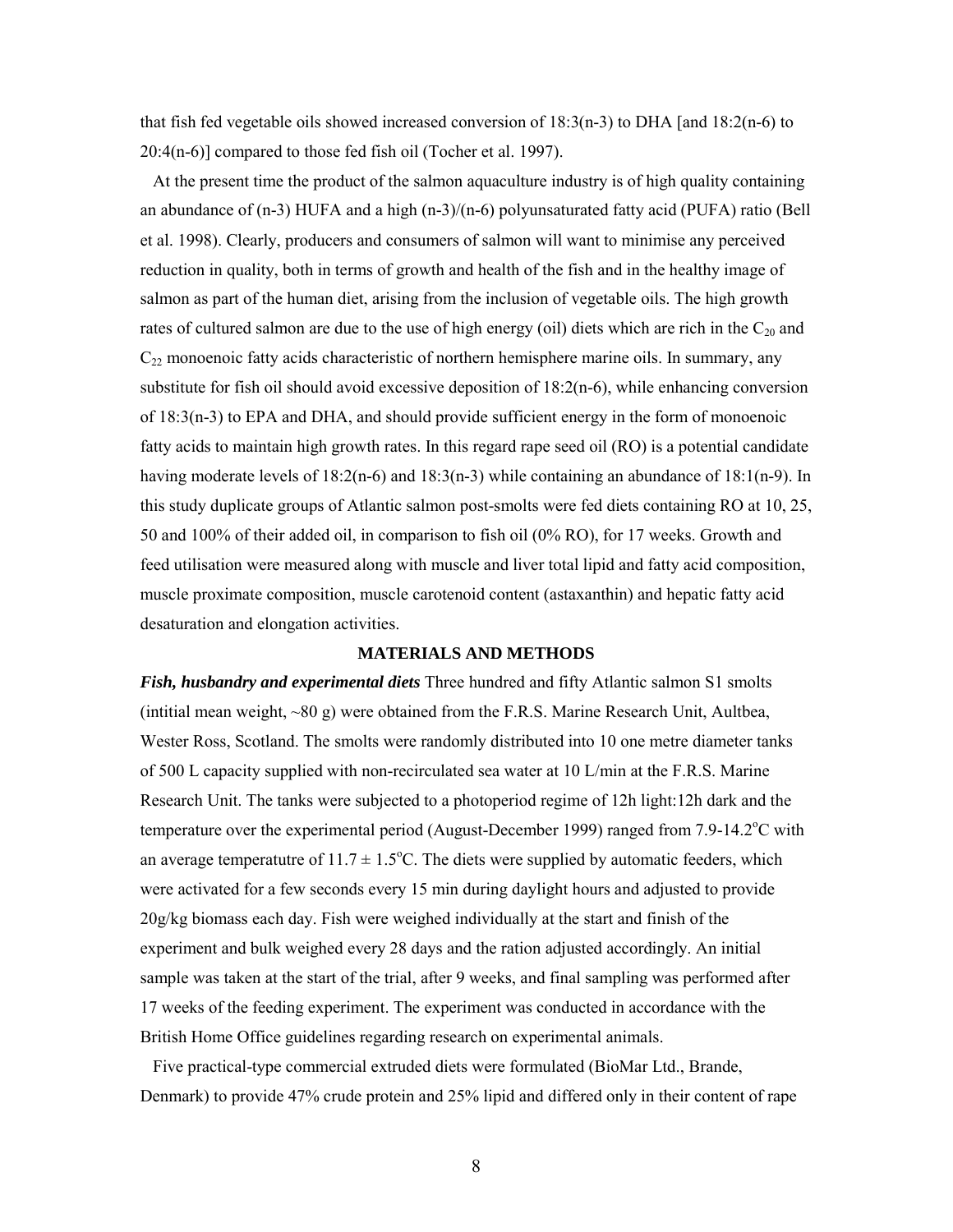seed oil being added at 0, 10, 25, 50 and 100% of added oil**(Table 1)**. The diets were designed to satisfy the nutritional requirements of salmonid fish (National Research Council,1993). The proximate composition of the experimental diets including total carotenoid and astaxanthin content is shown in **Table 2.**

*Sampling procedure.* An initial sample of six fish was taken at the start of the experiment to determine baseline levels of lipid and fatty acid composition in liver and white muscle, and carotenoid in muscle. A similar sample of 12 fish per dietary treatment was taken after 9 wk of the trial. After 17 weeks each analytical measurement was performed on at least 10 fish, selected at random, from each tank. Fish were killed by a blow to the head and samples of liver, were dissected and immediately placed in liquid nitrogen. A muscle sample, representative of the edible portion, was obtained by cutting a steak from the "Norwegian Quality Cut" region, between the dorsal and ventral fins. This section was then skinned, de-boned and the muscle homogenised, after removing the dorsal fat body, in a Waring blendor. The homogenate was frozen in liquid nitrogen and all samples were stored at -40°C prior to analysis.

#### *Proximate analysis.*

The nutrient composition of the five experimental diets and muscle samples was determined by proximate analysis. Moisture was determined by thermal drying to constant weight in an oven at 110°C for 24 h. Sample weight was recorded before drying and following removal from the oven, after cooling in a dessicator. Moisture was expressed as a percentage of wet weight. Crude protein was determined by combustion using the Dumas process (AOAC, 1990). Crude lipid in diets was determined by acid hydrolysis followed by Soxhlet extraction (Woyewoda et al. 1986). Ash content (% of dry weight) was determined by dry ashing in porcelain crucibles in a muffle furnace at 600°C overnight (Woyewoda et al. 1986).

#### *Lipid extraction and fatty acid analysis.*

Total lipid was extracted from liver and muscle by homogenising in 20 volumes of chloroform/methanol  $(2:1, v/v)$  in an Ultra-Turrax tissue disrupter (Fisher Scientific, Loughborough,U.K.). Total lipid was prepared and measured gravimetrically according to the method of Folch et al. (1957). Fatty acid methyl esters were prepared by acid-catalysed transesterification of total lipid according to the method of Christie (1982). Extraction and purification of fatty acid methyl esters was performed as described by Ghioni et al. (1996). Fatty acid methyl esters were separated and quantified by gas-liquid chromatography (Carlo Erba Vega 6000, Milan, Italy) using a 30m x 0.32 mm i.d. capillary column (CP Wax 52CB, Chrompak, London, U.K.). Hydrogen was used as carrier gas and temperature programming was from  $50^{\circ}$ C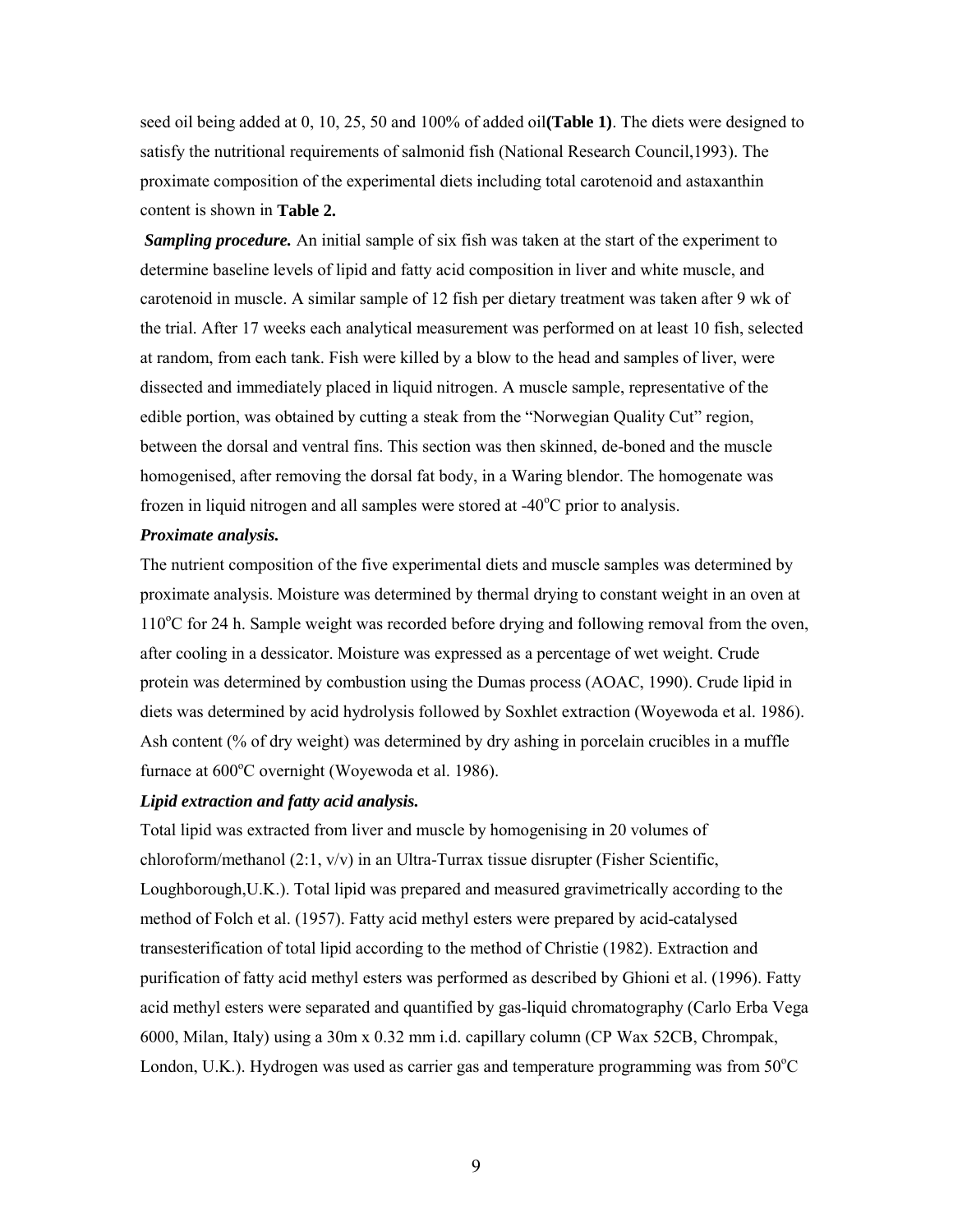to 150°C at 40°C/min and then to 230°C at 2.0°C/min. Individual methyl esters were identified by comparison with known standards and by reference to published data (Ackman, 1980). *Astaxanthin measurement.* Total carotenoid was extracted from salmon muscle largely by the method of Barua et al. (1993). Tissue samples were homogenised in 5 ml of absolute ethanol and 5 ml of ethyl acetate using an Ultra-Turrax tissue disrupter. The homogenate was centrifuged (1000 x g, 5 min) and the supernatant removed to a stoppered glass tube. The pellet was rehomogenised in 5 ml of of ethyl acetate and recentrifuged, and the supernatant was combined with the first supernatant. Finally, the pellet was rehomogenised in 10 ml of hexane and recentrifuged, and the supernatant combined with the pooled supernatant. The pooled supernatant was dried under a stream of nitrogen and vacuum desiccated for 2 h before redissolving the residue in 2 ml of hexane containing 0.2g/L butylated hydroxy toluene (BHT). Total carotenoid was measured spectrophotometrically at 470 nm using the  $E_{1\%}$  (w/v) of 2100. Measurement of astaxanthin (Ax) was carried out using the HPLC column, pump and detector described above. An isocratic solvent system was used containing ethyl acetate/methanol/water  $(20:72:8 \text{ v/v/v})$  at a flow rate of 1 ml/min. Ax was detected at 470 nm and quantified using an external standard of Ax obtained from Roche (Heanor, England). Ax in diets was extracted and measured similarly after an enzymatic digestion of the ground extruded pellets with Maxatase® (International Biosynthetics, Rijswijk, Netherlands). One gram portions of ground diet were mixed with 10 ml water and 10 mg of Maxatase in a 50 ml stoppered glass tube followed by incubation in a water bath at 50°C for 30 min.

*Protein determination.* Protein concentration in hepatocytes was determined according to the method of Lowry et al. (1951) after incubation with 0.25 mL of 2.5 g/L SDS/1mol/L NaOH for 45 min at  $60^{\circ}$ C.

*Preparation of isolated hepatocytes.* The gall bladder and main blood vessels were carefully dissected from the liver. The liver was perfused via the hepatic vein with solution A [calcium-and magnesium-free Hank's balanced salt solution (HBSS) + 10 mmol/L HEPES + 1mmol/L EDTA] to clear blood from the tissue. The liver was chopped finely with scissors and incubated with 20 mL of solution A containing  $0.1\%$  (w/v) collagenase in a 25 mL 'Reacti-flask' in a shaking water bath at  $20^{\circ}$ C for 45 min. The digested liver was filtered through 100  $\mu$ m nylon gauze and the cells collected by centrifugation at 1000 x g for 5 min. The cell pellet was washed with 20 mL of solution A containing fatty acid-free bovine serum albumin (10 g/L, FAF-BSA) and recentrifuged. The hepatocytes were resuspended in 10 ml of Medium 199 containing 10 mmol/L HEPES, 2 mmol/L glutamine, 100U/mL penicillin and 0.1 mg/mL streptomycin. One hundred  $\mu$ L of cell suspension was mixed with  $400 \mu L$  of trypan blue, and hepatocytes were counted and their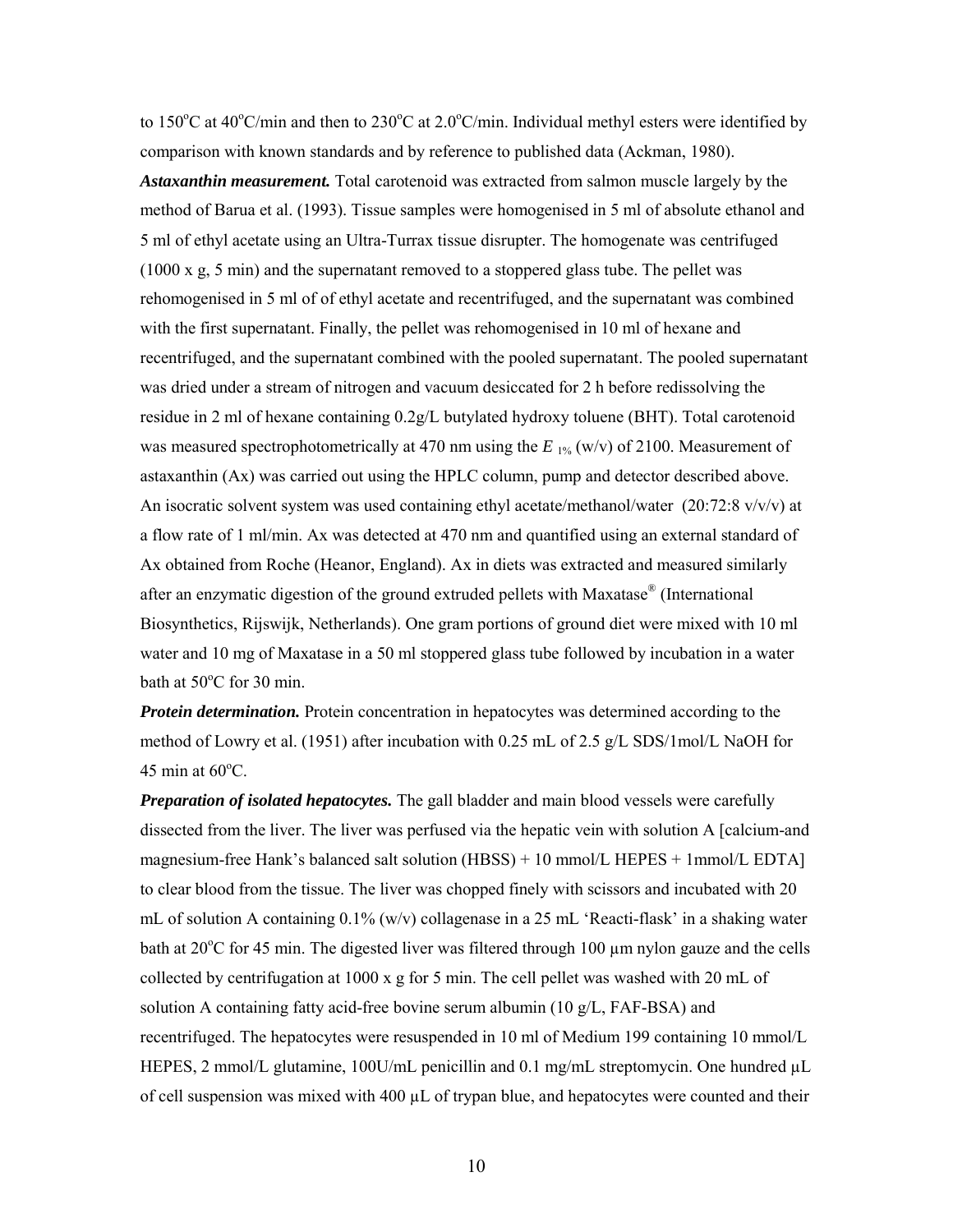viabiltity assessed using a hemocytometer. One hundred µL of the cell suspension was retained for protein determination as described above.

Assay of hepatocyte fatty acyl desaturation/elongation activities. Five mL of each hepatocyte suspension were dispensed into two 25  $\text{cm}^2$  tissue culture flasks. Hepatocytes were incubated with 0.25  $\mu$ Ci of [1<sup>-14</sup>C] 18:3(n-3) or [1<sup>-14</sup>C], added as a complexe with FAF-BSA. Briefly, 25  $\mu$ Ci of fatty acid (0.5  $\mu$ mol) in ethanol were placed in a reaction vial, solvent evaporated under a stream of nitrogen and 100  $\mu$ L of 0.1mol/L KOH added. The mixture was stirred for 10 min at room temperature before 5 mL of 50 mg/mL FAF-BSA in HBSS containing 10 mmol/L HEPES buffer were added and the mixture stirred for 45 min at 20 °C. After addition of isotope the flasks were incubated at 20 °C for 2 h. After incubation, the cell layer was dislodged by gentle rocking, the cell suspension transferred to glass conical test tubes and the flasks washed with 1 mL of icecold HBSS containing 10 g/L FAF-BSA. The cell suspensions were centrifuged at 300 g for 2 min, the supernatant discarded and the cell pellets washed with 5 mL of ice-cold HBSS/FAF-BSA and re-centrifuged. The supernatant was again discarded and the tubes placed upside down on paper towels to blot for a 15 sec before extraction of total lipid using ice-cold chloroform/methanol (2:1, v/v) containing 0.1g/L BHT essentially as described by Folch et al. (1957) and as described in detail previously (Tocher et al. 1988).

 Total lipid was transmethylated and fatty acid methyl esters prepared as described by Tocher et al. (1988). The methyl esters were redissolved in 100 µL hexane containing 0.1 g/L BHT and applied as 2.5 cm streaks to TLC plates impregnated by spraying with 2 g silver nitrate in 20 mL acetonitrile and pre-activated at  $110\text{ °C}$  for 30 min. Plates were fully developed in toluene/acetonitrile (95:5, v/v) (Wilson and Sargent, 1992). Autoradiography was performed with Konica A2 film (Anachem Ltd. Luton, U.K.) for 4-7 days at room temperature. Silica corresponding to individual PUFA was scraped into scintillation mini-vials containing 2.5 mL of scintillation fluid (Ecoscint A. National diagnostics, Atlanta, Georgia) and radioactivity determined in a TRI-CARB 2000CA scintillation counter (United Technologies Packard, Pangbourne, England). Results were corrected for counting efficiency and quenching of  ${}^{14}C$ under exactly these conditions

*Histology.* Samples of liver, heart, kidney and white muscle were fixed in 200 mL/L buffered formol saline and embedded in paraffin wax. Five  $\mu$ m sections were cut and stained with hematoxylin and eosin for histological analysis. Pathological assessment was carried out on coded, randomised slides to eliminate bias in interpretation. Examination of slides was performed using a Reichert (Microstar IV) compound microscope at an objective magnification of x 40 or x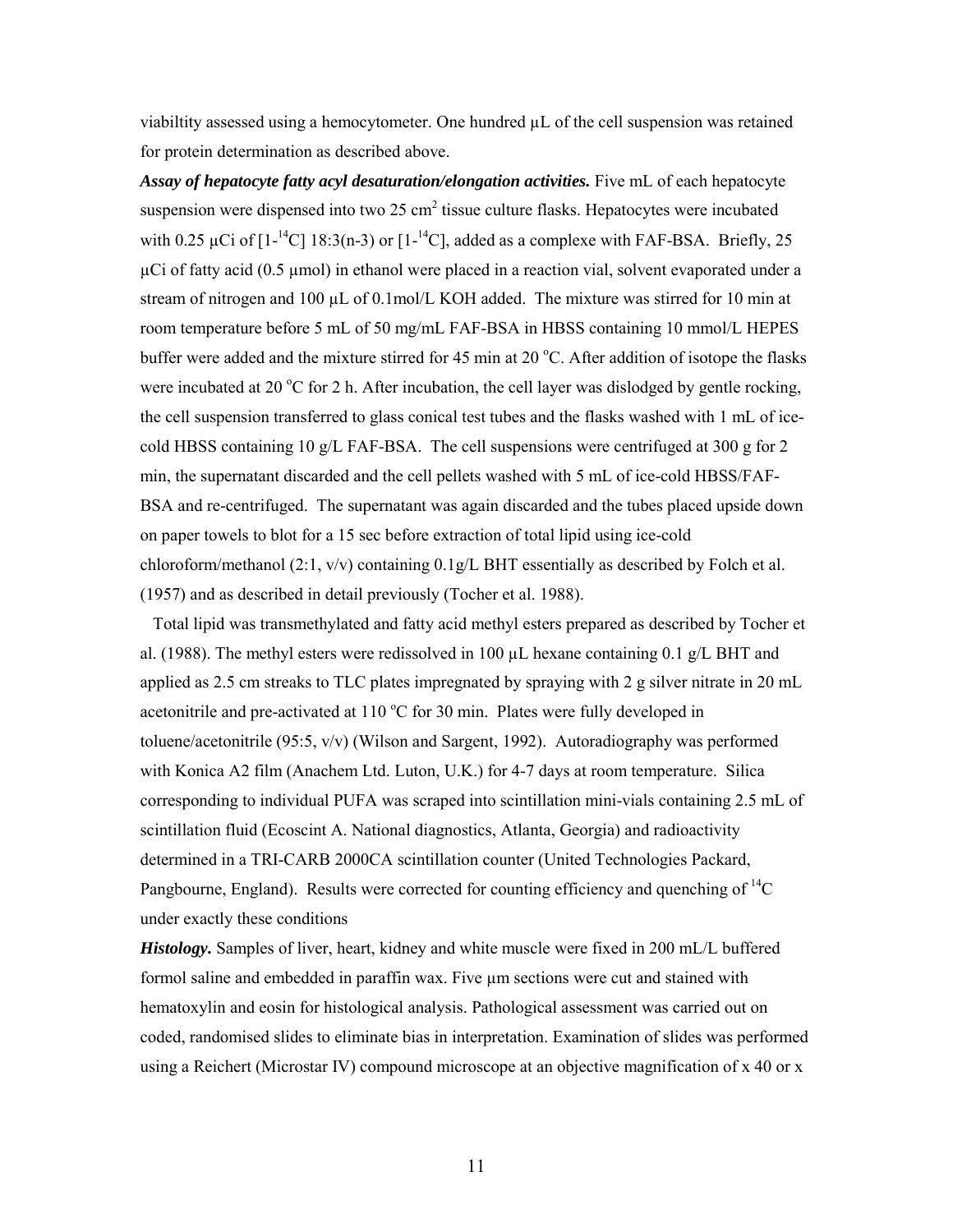100. All organs were examined for general abnormalities such as tumours, infections inflammation, loss or replacement of tissues.

*Statistical analysis.* Significance of difference (P < 0.05) between dietary treatments was determined by one-way analysis of variance (ANOVA). Differences between means were determined by Tukey's test. Data identified as nonhomogeneous, using Bartlett's test, were subjected to log or arcsin square root transformation before applying the ANOVA. ANOVA was performed using a Graphpad Prism ™ (version 2.0) statistical package (Graphpad Software, San Diego, CA).

#### **RESULTS**

 There were no significant differences between initial weights at the start of the trials **(Tables 4 & 5)**. The final weights and lengths also were not significantly different, either between dietary treatments or, between replicate tanks from the same treatment. Mortalities over the experimental period were  $\leq 3\%$  for all treatments in the first trial and  $\leq 7\%$  in the second. The higher mortalities in the second trial were due to loss of small fish which did not adapt to sea wayer transfer. All groups of fish increased in weight by around 4-fold and specific growth rates (SGR) varied between 1.20 and 1.27 in the first trial and 0.75 and 0.79 in the second, across the dietary treatments. Feed conversion ratios (FCR) were very similar for all treatments ranging from 1.28 to 1.34 in the first trial and 1.84 and 2.11 in the second. However, during the last 8 weeks of the second trial SGR and FCR values improved to similar values to those recorded in the first trial. Although not significantly different fish fed the 100% RO diet had the lowest final mean weights and SGR in trial 1. However, in trial 2 the lowest final mean weight and SGR values were found in the 0% RO (control) treatment. No histopathologies were evident in liver, heart, muscle or kidney samples taken from fish fed the five experimental diets.

 The proximate composition of white muscle **(Table 6)** showed no significant differences in moisture content but lipid content was significantly greater in fish fed %0 RO (fish oil) compared to those fed 50% RO. The protein content of muscle was significantly lower in fish fed 0% RO compared to all other treatments while ash content was greatest in fish fed 10% and 50% RO followed by 0% and 25% RO and lowest in fish fed 100% RO. Liver lipid content **(Table 6)** was significantly higher in fish fed 100% RO compared to fish fed 0%, 10% and 25% RO. There was no significant difference in total carotenoid pigment and astaxanthin deposition in muscle from fish fed the different experimental diets.

 The fatty acid compositions of muscle total lipid are shown in **Table 7**. The concentration of 14:0 was similar in fish fed 0 and 10% RO but decreased significantly with increasing dietary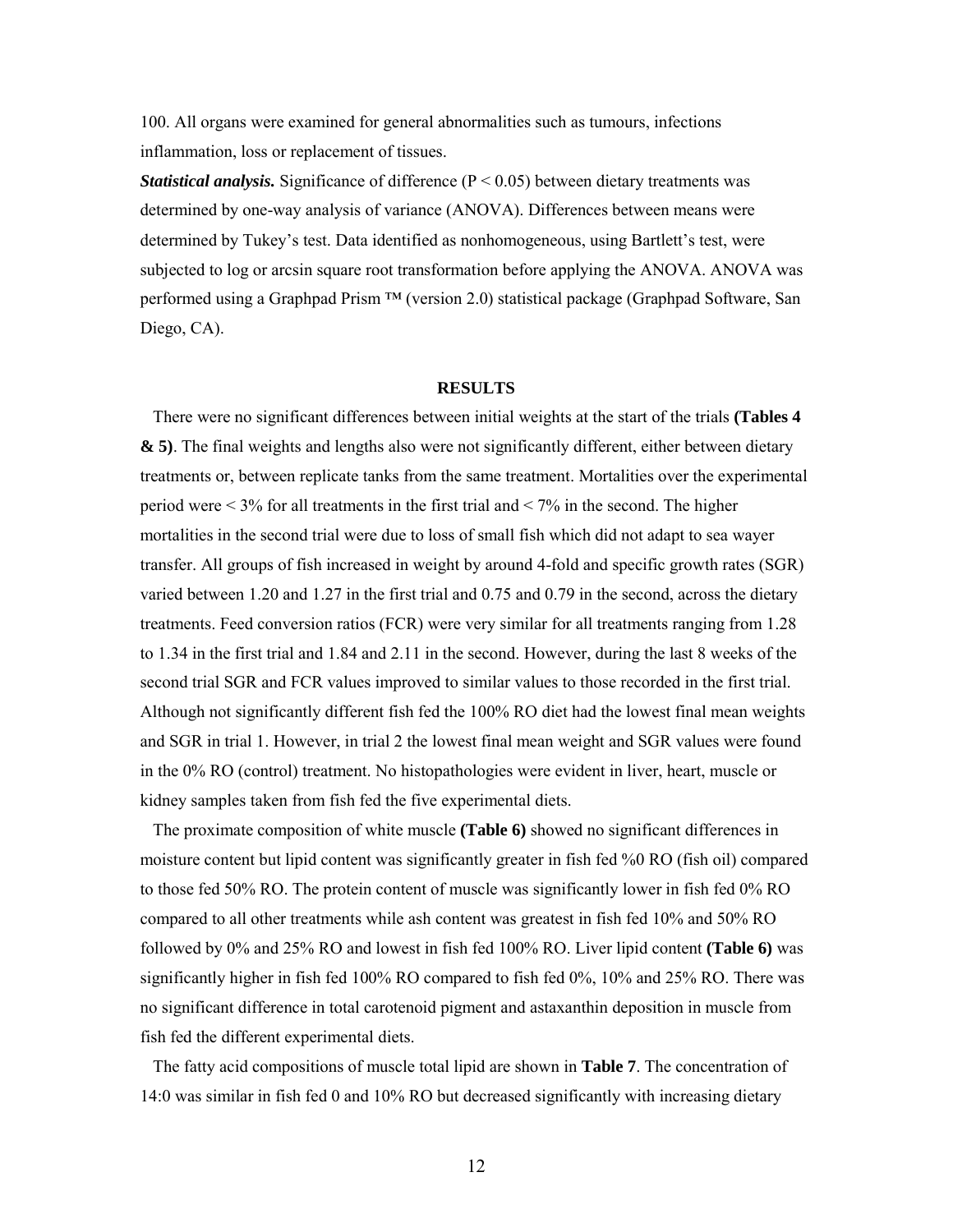inclusion of RO. The concentration of 16:0 was significantly higher in muscle of fish fed 10% RO, compared to those fed 0% RO, but was significantly reduced with increasing RO inclusion above 10%. The highest level of total saturated fatty acids was in fish fed 10% RO followed by those fed 0% RO and was significantly reduced with increasing RO inclusion above 10%.

 The concentrations of 16:1(n-7) and 20:1(n-9) were highest in fish fed 0% RO and were significantly reduced with increasing inclusion of RO. Conversely, the concentration of 18:1(n-9) was lowest in fish fed 0% RO and was significantly increased with increasing inclusion of RO. The concentration of  $18:1(n-7)$  was significantly greater in fish fed  $100\%$  RO compared to fish fed 0 and 25% RO. The concentration of  $22:1(n-11)$  was highest in fish fed 0% RO and was reduced with increasing inclusion of RO although the values for fish fed 25 and 50% RO were not significantly different. The highest concentration of 24:1 was found in fish fed 50% RO followed by those fed 0 and 25% RO with the lowest levels in fish fed 10% and 100% RO. Total monounsaturated fatty acids were highest in fish fed 100% RO and were reduced with decreasing levels of RO inclusion although in fish fed 10% and 25% RO the values were not significantly different.

 The concentration of 18:2(n-6) was highest in fish fed 100% RO and was reduced significantly with decreasing levels of RO inclusion. A similar trend was observed for 20:2(n-6) and 20:3(n-6) although the concentration of  $20:2(n-6)$  was not significantly different between the 0 and  $10\%$  RP treatments while the values for 20:3(n-6) in the 10, 25 and 50% RO treatments were not significantly different. ARA concentration was significantly higher in the 0% RO muscle compared to all other treatments. As with 18:2(n-6), total n-6 PUFA were highest in fish fed 100% RO and were reduced significantly with decreasing inclusion of RO.

The concentration of  $18:3(n-3)$  in muscle was highest in fish fed 100% RO and were reduced significantly with decreasing inclusion of RO. The opposite effect was observed for 18:4(n-3) with the highest concentration in fish fed 0% RO and the lowest in those fed 100% RO. Similar trends were observed for 20:4(n-3), EPA and DHA where highest concentrations were found in fish fed 0% RO and lowest concentrations in fish fed 100% RO. However, in fish fed diets containing 10, 25 and 50% RO the levels of these three HUFA were not significantly different. The concentrations of 22:5(n-3) and total (n-3) PUFA were highest in fish fed 0% RO followed by those fed 25 and 50% RO and then fish fed 10% RO with the lowest levels in fish fed 100% RO. Total PUFA were highest in fish fed 50 and 100% RO followed by those fed 0 and 25% RO with lowest levels in fish fed 10% RO. The  $(n-3)/(n-6)$  PUFA ratio was highest in fish fed 0% RO and was reduced significantly with increasing inclusion of RO.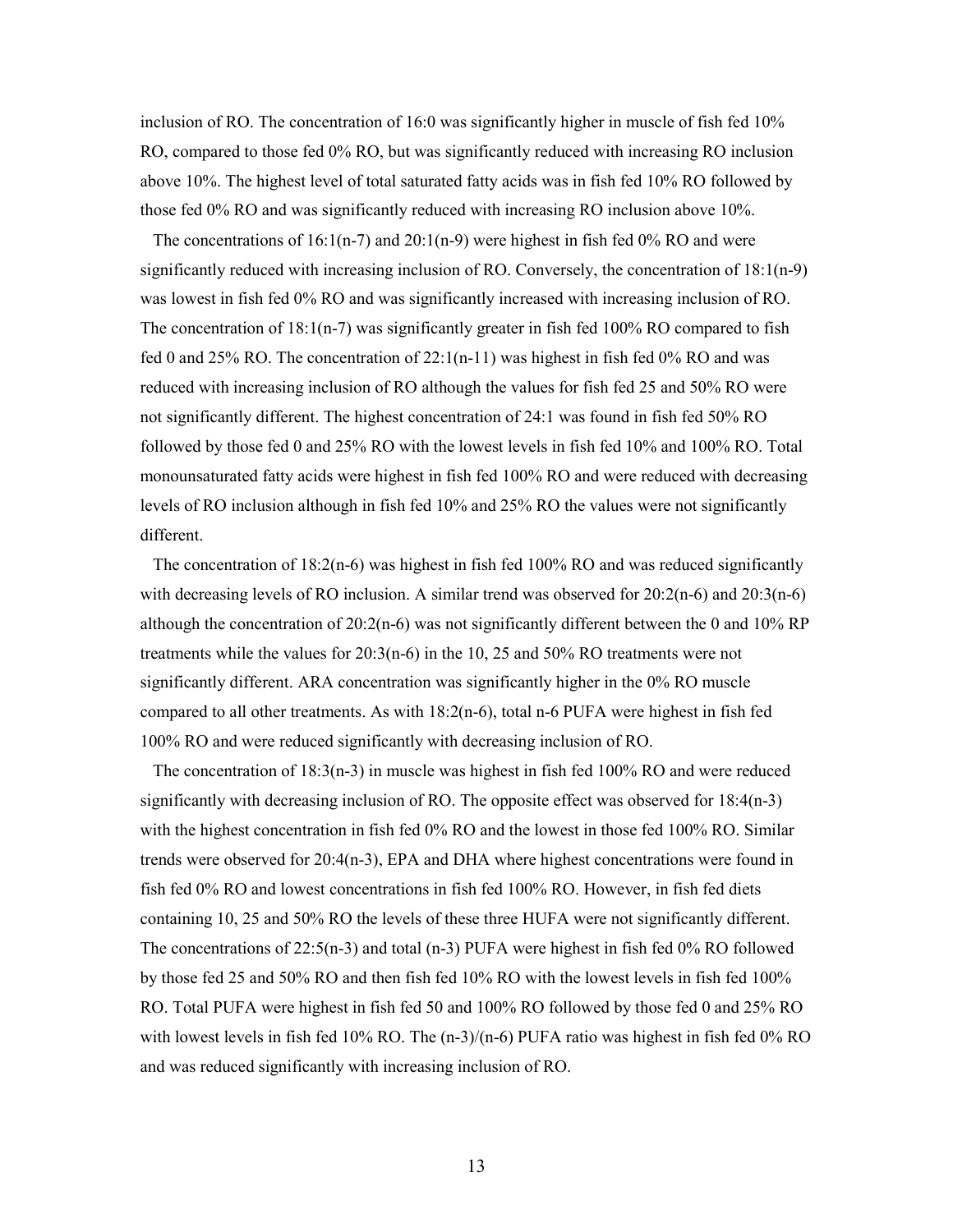The fatty acid compositions of liver total lipid are shown in **Table 8**. In general terms the effects of the experimental diets on fatty acid compositions of liver are very similar to those which have been described in muscle. However, a number of important differences were observed particularly with respect to monounsaturated fatty acids and HUFA. While the dietary induced changes in liver monounsaturated fatty acids are similar to those found in muscle to levels of monounsaturated fatty acids are much lower in liver while PUFA, particularly the (n-3) HUFA, are increased. For both EPA and DHA the highest concentrations were found in fish fed 0% RO, but only small reductions were seen in fish fed 10 and 25% RO, with more substantial reductions in these HUFA seen in fish fed 50 and 100% RO.

 Hepatocyte fatty acid desaturation and elongation activity was significantly affected by dietary treatment **(Figs.1 & 2)**. The recovery of total (summed) desaturation products of  $[1 - {^{14}C} \mid 18:3(n-3)]$ **(Fig. 1)** was lowest in hepatocytes from fish fed 0% RO, was significantly increased in those fed 10 and 25% RO and was significantly increased again in fish fed 50% RO, with the highest concentrations in fish fed 100% RO. The effect of diet on individual desaturation and elongation products of [1<sup>-14</sup>C] 18:3(n-3) is shown in **Fig. 2.** The product of ∆6-desaturation, 18:4(n-3), was increased significantly, in stepwise fashion, in hepatocytes from fish fed diets containing 25, 50 and 100% RO, compared to fish fed 0% RO. The product of ∆6-desaturation and elongation,  $20:4(n-3)$ , was the most abundant metabolite of radiolabelled  $18:3(n-3)$  recovered from the isolated hepatocytes and was increased significantly with increasing dietary RO inclusion in a similar way to 18:4(n-3). Although much lower concentrations of DHA were produced by isolated hepatocytes incubated with radiolabelled 18:3(n-3), in comparison to products of  $\Delta 6$ - and ∆5-desaturation, the highest concentrations were found in fish fed 50 and 100% RO followed by 25% RO with lowest levels in fish fed 10 and 0% RO.

#### **DISCUSSION**

 Salmon production worldwide in 1996 was 0.64 mmt and production for 2000 is expected to be around 0.8 mmt with a 1 mmt harvest predicted around 2002. With global fish oil supplies static, or even in decline, the expansion of aquaculture production in general, and salmon production in particular, will only occur if other oil sources are utilised. A number of studies have investigated the suitability of different vegetable oils as replacements for fish oil in a range of fish species including, rainbow trout (*Oncorhynchus mykiss)* (Cho et al. 1974; Greene and Selivonchick, 1990), brown trout (*Salmo trutta)* (Arzel et al. 1994), arctic charr (*Salvelinus alpinus)* (Olsen and Henderson, 1997), brook charr (*Salvelinus fontinalis)* (Guillou et al. 1995), Atlantic salmon (Hardy et al. 1987; Polvi and Ackman 1992; Bell et al. 1993) and chinook

14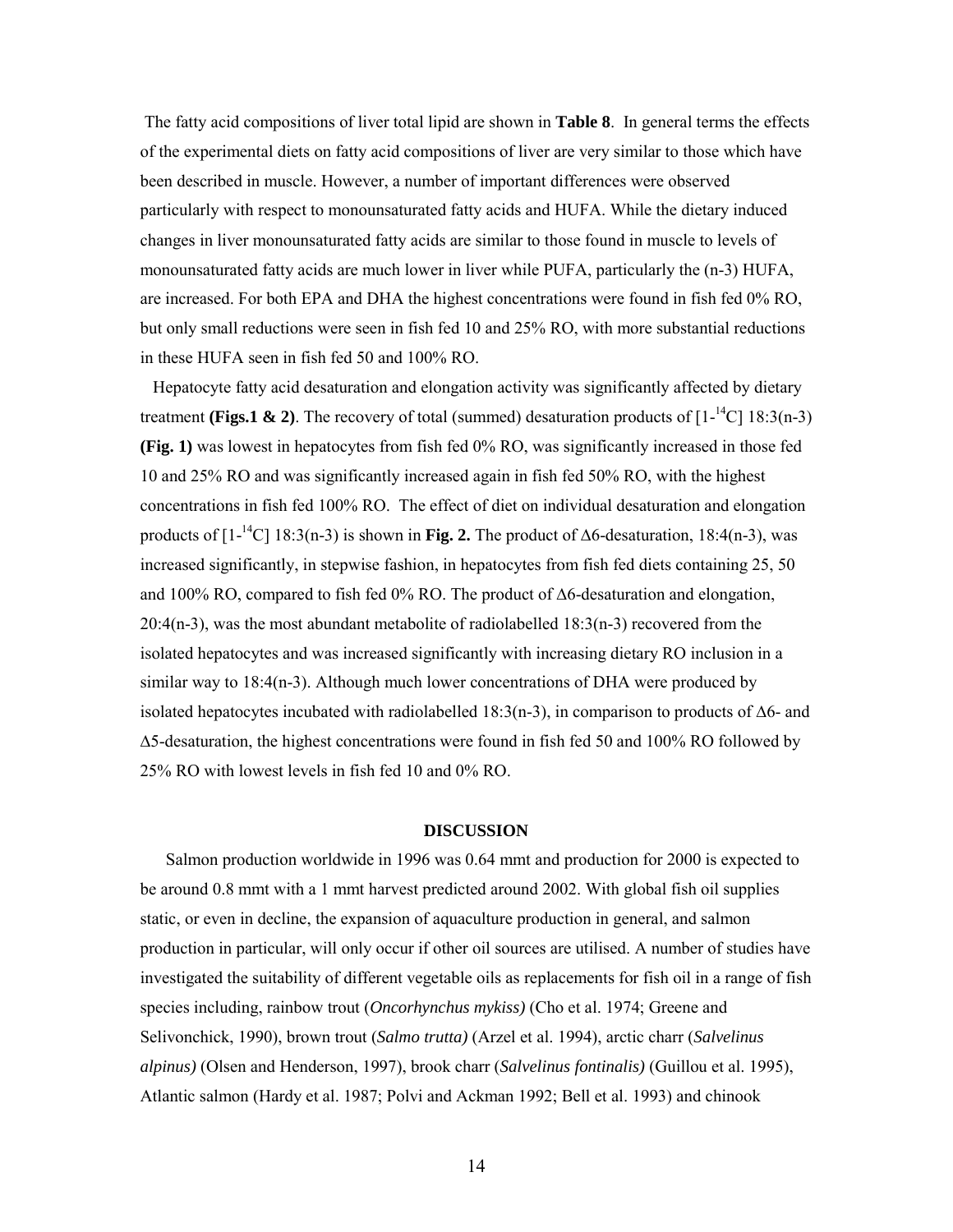salmon (*Oncohynchus tshawytscha)* (Dosanjh et al. 1988). However, while these studies considered effects of diet on fish growth, lipid absorption and fish health they did not consider the implications for the human consumer nor did they use oil-rich diet formulations similar to the high energy feeds currently favoured for salmonid culture. Given present concerns about the imbalance of (n-6) and (n-3) fatty acids in the diets of developed nations and the encouragement to consume oily fish, such as mackerel, sardines, salmon and trout, it is important that cultured salmon maintains a high level of essential  $(n-3)$  HUFA in the edible flesh (ISSFAL, 1994a & b). Therefore, successful substitution of fish oil with vegetable oils should maximise desaturation and elongation of 18:3(n-3) to EPA and DHA while minimising deposition of 18:2(n-6) and, at the same time, permit equivalent growth rates to those presently achieved with fish oils. The present study has investigated the potential of rapeseed oil, fed at different inclusion levels, to satisfy the above criteria in Atlantic salmon post-smolts in sea water.

 In the present study feeding diets containing RO, in the range 10-100% of added oil, had no significant effect on growth rate and feed conversion ratio, compared to fish fed marine fish oil (0% RO). However, although not significantly different from the other treatments fish fed 100% RO had lower mean final weights, and hence lower SGR, than the other four treatments. In a longer feeding trial this effect may have been significant in fish fed 100% RO. However, in the second dietary trial the fish fed 0% RO had the lowest mean final weights and the lowest SGR of all the treatments. This latter result may be explained by a better digestible energy content due to a better balance between less digestible saturated fatty acids in fish oil and more digestible monounsaturated and polyunsaturated fatty acids in the rape seed oil. This effect is likely to be more apparent at lower water temperatures as was the case, particularly in the first 8 weeks of the second trial. In previous studies using rape seed oil as lipid source, (canola) brook charr, chinook salmon and Atlantic salmon in freshwater (Guillou et al. 1995; Dosanjh et al. 1988; Tocher et al. 2000), and Atlantic salmon in seawater (Polvi et al1992) showed no reduction in growth rate and FCR although dietary lipid contents were lower (14-19%) than in the present study.

 The percentage of lipid in the muscle was significantly greater in fish fed 0% RO compared to fish fed 50% RO although the differences between the dietary treatments were small. Conversely, the muscle protein content was significantly lower in fish fed 0% RO, compared to all other treatments, and the second highest muscle lipid level, found in fish fed 100% RO, was correlated with the second lowest protein content. This correlation between muscle protein and lipid content has been observed in previous studies with salmonids (Reinitz and Hitzel, 1980; Jokumsen and Alsted, 1990). Interestingly, liver lipid concentration was significantly higher in fish fed 100% RO compared to the other four treatments. This result, coupled with the second highest value for

15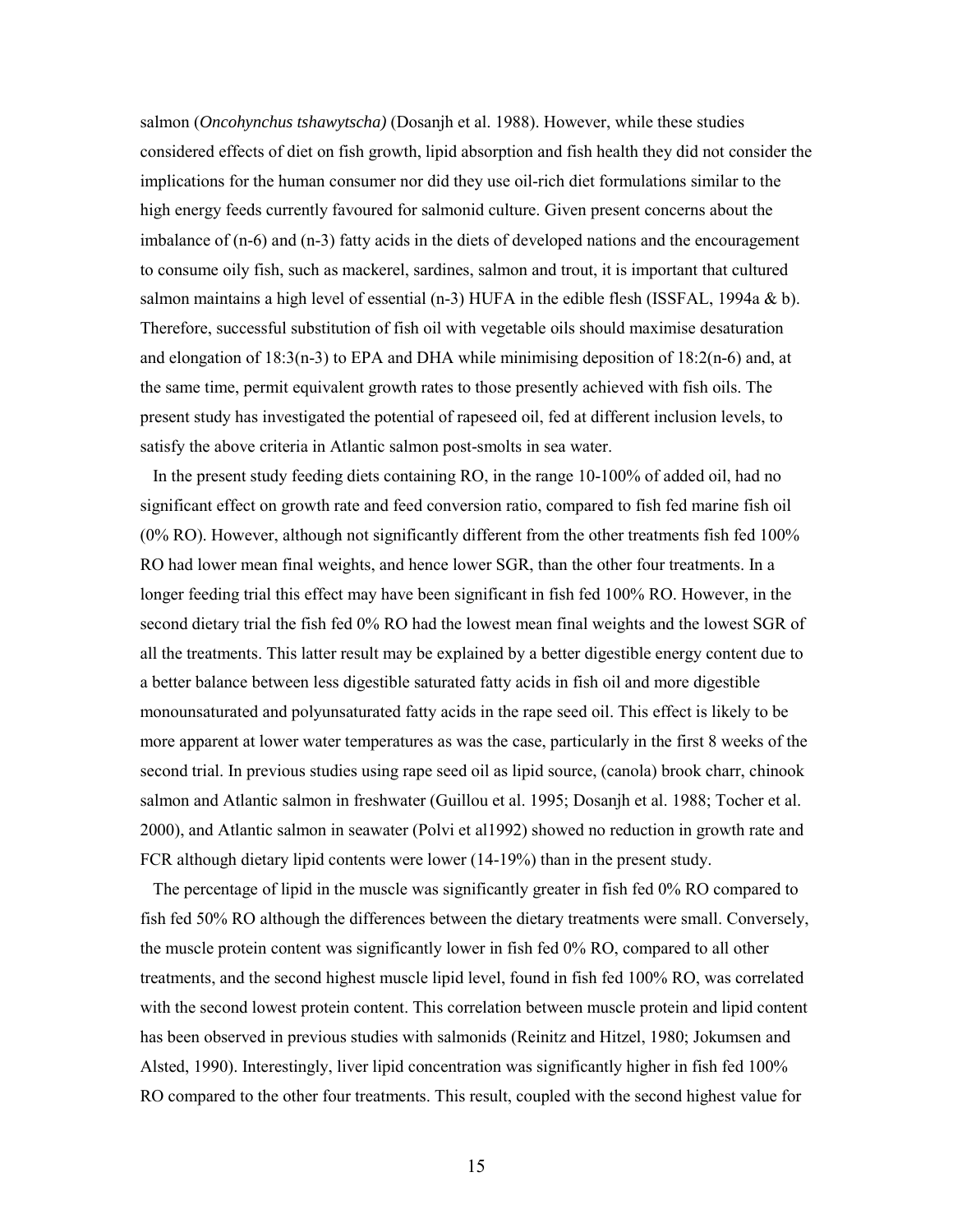muscle lipid content, suggests that high levels of RO inclusion might lead to increased adiposity, particularly if these diets were fed for a longer period. In other studies where rape seed oil was fed to salmonids no significant differences in muscle proximate compositions were observed, although these studies either used diets with lower lipid content and smaller fish (Dosanjh et al. 1988), or used fish which had only doubled in weight and only three fish per treatment were analysed (Dosanjh et al. 1998). Variation in the type and quantity of dietary PUFA can influence uptake and deposition of carotenoid pigments in salmon flesh (Christiansen et al. 1993) although in the present study there were no significant differences in total muscle carotenoid and astaxanthin concentration between the five dietary treatments. Flesh pigmentation is an important factor in perception of flesh quality in salmonids (Bell et al. 1998, Refsgaard et al 1998) and a previous study observed reduced pigment deposition in salmon when fish oil was replaced with soybean oil or beef tallow (Hardy et al. 1987).

 The effects of increased inclusion of RO in diet formulations is reflected in increased levels of the fatty acids predominant in RO, namely  $18:1(n-9)$ ,  $18:2(n-6)$  and  $18:3(n-3)$ , in the diet formulations. Consequently, the predominant fatty acids in fish oils namely  $20:1(n-9)$ ,  $22:1(n-11)$ , 20:5(n-3) and 22:6(n-3) are reduced with increasing inclusion of RO in diet formulations. The accumulation of total saturated fatty acids, total monounsaturated fatty acids and 18:1(n-9) in the muscle closely reflected the composition of these fatty acids in the diet. A similar accumulation of these fatty acids is seen in liver although values are generally less well correlated to diet values than is the case with muscle. This reflects the predominance of storage triacylglycerols in salmon muscle whereas liver contains predominantly more phospholipids whose composition is not so closely related to dietary input (Henderson and Tocher, 1987; Bell et al. 1998). The concentration of  $18:2(n-6)$  and  $18:3(n-3)$  in muscle and liver, although correlated with increasing levels in the diet, were always present at lower levels than in the diet, particularly in the liver. EPA and DHA concentrations were significantly reduced in muscle and liver with increasing rape seed oil inclusion although the reduction in fish fed 10, 25 and 50% RO was relatively small and less than the reduction of the same fatty acids in the diets. This suggests that either there is a preferential incorporation of EPA and DHA into these tissues or it reflects increased desaturation and elongation of 18:3(n-3) to EPA and DHA. The latter effect is supported by the increased hepatic desaturation and elongation activities measured in the present study **(Figs. 1 & 2)**. Similar increases in hepatic desaturation and elongation activities have been observed in previous studies where salmon have been fed vegetable oils, or vegetable oil blends (Bell et al 1997; Tocher et al. 1997, 2000). However, despite hepatocytes from fish fed 100% RO having the highest fatty acid desaturation and elongation activities these fish are unable to synthesise enough EPA and DHA,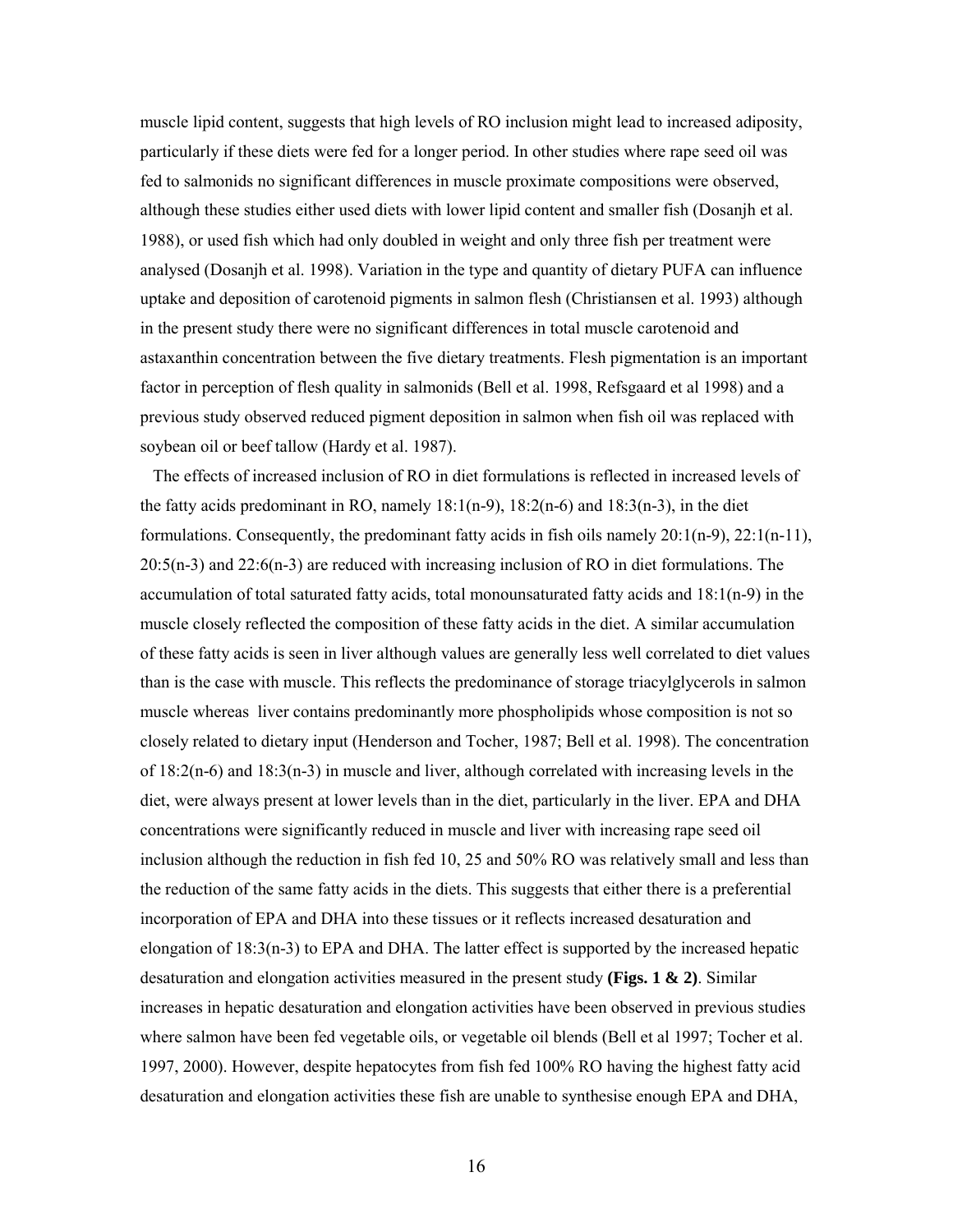from dietary 18:3(n-3), to maintain normal levels of these HUFA in the muscle. It does appear, however, that in salmon fed diets containing RO up to 50% the endogenous production of EPA and DHA from 18:3(n-3) can maintain the levels of these HUFA in the fish tissues at levels on slightly lower than found in fish fed fish oil (0% RO).

 In previous studies with Atlantic salmon fed vegetable oils, including corn, sunflower, grape seed and safflower oils, there was a significant increase in concentrations of arachidonic acid [20:4(n-6)] in fish tissues, resulting in increased eicosanoid production, and the appearance of cardiac histopathologies (Bell et al. 1989, 1991, 1992, 1993). All the oils mentioned above contain high levels of  $18:2(n-6)$  and only trace levels of  $18:3(n-3)$ . The presence of significant levels of 18:3(n-3) in rape seed oil, despite an excess of 18:2(n-6), appears to prevent significant conversion of the latter to  $20:4(n-6)$  in the present study. The desaturation and elongation of radiolabelled 18:2(n-6) to 20:4(n-6) has been shown be significantly lower than the conversion of 18:3(n-3) to EPA and DHA in a previous study with Atlantic salmon (Bell et al. 1997). The reason for this can be explained by the relative affinity of the two C<sub>18</sub> precursors for the  $\Delta$ 6desaturase enzyme where linolenic acid [18:3(n-3)] is preferred over 18:2(n-6) for metabolic conversion (Brenner , 1981; Christiansen et al. 1991). Therefore, while an excess of (n-6) PUFA may inhibit desaturation and elongation of  $18:3(n-3)$  in general the  $(n-3)$  PUFA are more efficient in inhibiting the metabolism of 18:2(n-6) than vice versa (Horrobin, 1991).

 In summary, the present study suggests that rape seed oil is an effective substitute for fish oil in Atlantic salmon, both in terms of permitting similar growth rates and feed efficiency, while having no apparent effects on fish health. However, inclusion of RO at levels in excess of 50% of supplementary lipid will result in a significant decrease in muscle  $(n-3)/(n-6)$  PUFA ratio and EPA and DHA concentrations such that the nutritional benefits to the human consumer would be considerably reduced. This does not preclude the use of higher levels of rape seed oil in dietary formulations for Atlantic salmon since such diets could be used for the majority of the growth cycle providing, at an appropriate time before marketing, the fish were returned to a fish oilcontaining diet thereby restoring the 18:2(n-6), EPA and DHA concentrations to their "normal" values. These, and other aspects of fish oil substitution, are the subject of ongoing research activity.

#### **ACKNOWLEDGMENTS**

We would like to thank Philip MacGlaughlin and the staff of the Fisheries Research Services Marine Research Unit for their assistance with fish husbandry.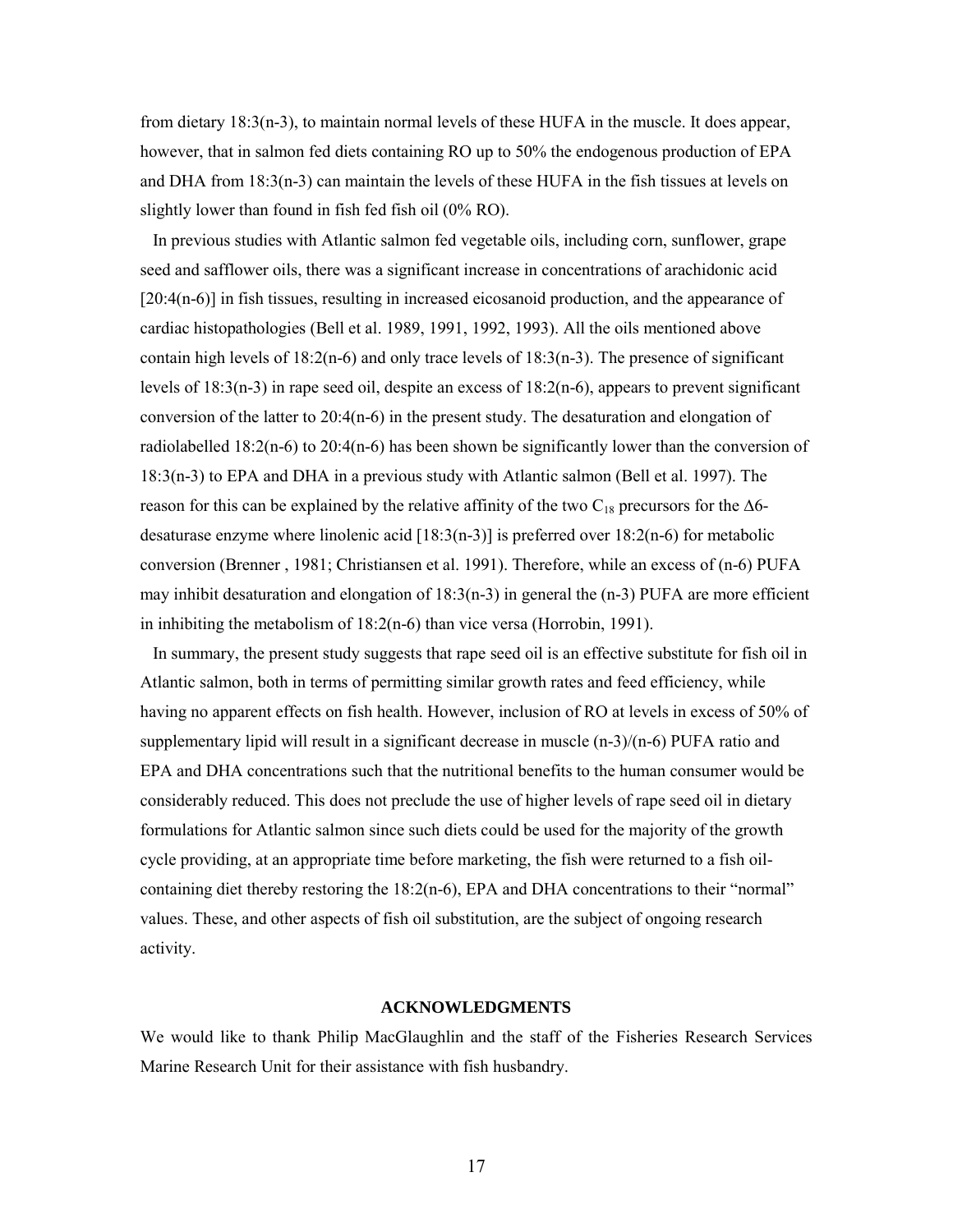#### **LITERATURE CITED**

- Ackman, R.G. (1980) Fish lipids, part 1. In: Advances in Fish Sciences and Technology (Connell, J.J. ed.), pp. 86-103. Fishing News Books Ltd., Farnham, U.K.
- Anon. (1998) World fish meal production plunging to 15 year low. Oil World 41: 108.
- Association of Official Analytical Chemists (1990) Official Methods of Analysis Volume 1. 15<sup>th</sup> Edition. pp. 71-72.
- Arzel, J., Martinez-Lopez, F.X., Metallier, R., Stephan, G., Viau, M., Gandemer, G. and Guillaume, J. (1994) Effect of dietary lipid on growth performance and body composition of brown trout (*Salmo trutta)* raised in seawater. Aquaculture 123: 361-375.
- Barua, A.B., Kostic, D. & Olson, J.A. (1993) New simplified procedures for the extraction and simultaneous high-performance liquid chromatographic analysis of retinol, tocopherols and carotenoids in human serum. J. Chromatogr. 617: 257-264.
- Bell, J.G., Dick, J.R., McVicar, A.H., Sargent, J.R. & Thompson, K.D. (1993) Dietary sunflower, linseed and fish oils affect phospholipid fatty acid composition, development of cardiac lesions, phospholipase activity and eicosanoid production in Atlantic salmon, *Salmo salar.* Prostaglandins, Leukotienes & Essent. Fatty Acids 49: 665-673.
- Bell, J.G., Dick, J.R., Sargent, J.R. & McVicar, A.H. (1992) Dietary linoleic acid affects phospholipid fatty acid composition in heart and eicosanoid production by cardiomyocytes from Atlantic salmon (*Salmo salar).* Comp. Biochem. Physiol. 103A: 337-342.
- Bell, J.G., Ghioni, C. & Sargent, J.R. (1994) Fatty acid compositions of ten freshwater invertebrates which are natural food organisms of Atlantic salmon parr (*Salmo salar)*; a comparison with commercial diets. Aquaculture 128: 301-313.
- Bell, J.G., McEvoy, J., Webster, J.L., McGhee, F., Millar, R.M. & Sargent, J.R. (1998) Flesh lipid and carotenoid composition of Scottish farmed Atlantic salmon (*Salmo salar).* J.Agric. Food Chem. 46: 119-127.
- Bell, J.G., McVicar, A.H., Park, M.T. & Sargent, J.R. (1991) High dietary linoleic acid affects the fatty acid compositions of individual phospholipids from tissues of Atlantic salmon (*Salmo salar)*: Association with stress susceptibility and cardiac lesion. J. Nutr. 121: 1163-1172.
- Bell, J.G., Tocher, D.R., Farndale, B.M., Cox, D.I., McKinney, R.W. & Sargent, J.R. (1997) The effect of dietary lipid on polyunsaturated fatty acid metabolism in Atlantic salmon (*Salmo salar)* undergoing parr-smolt transformation. Lipids 32: 515-525.
- Bell, J.G., Youngson, A., Mitchell, A.I. & cowey, C.B. (1989) The effect of enhanced intake of linoleic acid on the fatty acid composition of tissue polar lipids of post-smolt Atlantic salmon (*Salmo salar).* Lipids 24: 240-242.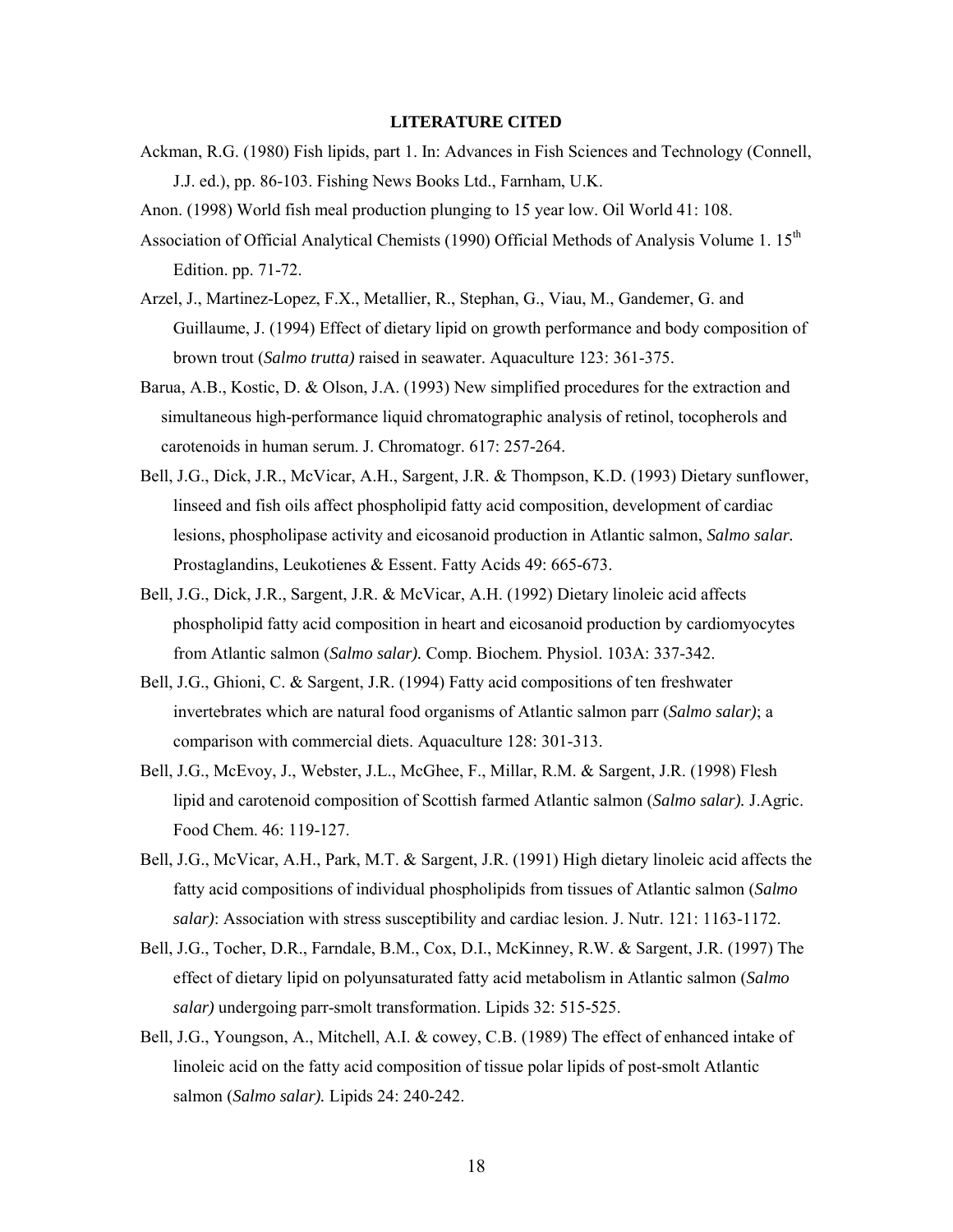- Brenner, R.R. (1981) Nutritional and hormonal factors influencing desaturation of essential fatty acids. Prog. Lipid Res. 20: 41-47.
- British Nutrition Foundation Task Force (1992) Unsaturated Fatty Acids. Nutritional and Physiological Significance. The Report of the British Nutritional Foundation Task Force. Chapman & Hall, London 211pp.
- British Nutrition Foundation (1993) Nutritional Aspects of Fish. British Nutrition Foundation Briefing Paper No. 10. 18pp. British Nutrition Foundation, London.
- Buzzi, M., Henderson, R.J. & Sargent, J.R. (1997) Biosynthesis of docosahexaenoic acid proceeds via 24-carbon intermediates. Comp. Biochem. Physiol. 116B: 263-267.
- Castell, J.D., Lee, D.J. & Sinnhuber, R.O. (1972) Essential fatty acids in the diet of rainbow trout: lipid metabolism and fatty acid composition. J.Nutr. 102: 93-99.
- Cho, C.Y., Bayley, H.S. & Slinger, S.J. (1974) Partial replacement of herring meal with soybean meal and other changes in a diet for rainbow trout (*Salmo gairdneri).* J. Fish. Res. Bd. Can. 31: 1523-1528.
- Christie, W.W. (1982) Lipid Analyses,  $2<sup>nd</sup>$  ed., pp. 52-56. Pergamon Press, Oxford, England.
- Christiansen, E.N., Lund, J.S., Rørtveit, T. & Rustan, A.C. (1991) Effect of dietary n-3 and n-6 fatty acids on fatty acid desaturation in rat liver. Biochim. Biophys. Acta 1082: 57-62.
- Christiansen, R., Waagbø, R. & Torissen, O.J. (1993) Effects of polyunsaturated fatty acids and vitamin E on flesh pigmentation in Atlantic salmon, *Salmo salar.* In: Fish Nutrition in Practice (Kaushik, S.J. & Luquet, P. eds.) Proceedings of the  $4<sup>th</sup>$  International Symposium on Fish Nutrition and Feeding, Biarritz, France. INRA Editions, Paris. pp. 339-343.
- Dosanjh, B.S., Higgs, D.A., McKenzie, D.J., Randall, D.J., Eales, J.G., Rowshandeli, N., Rowshandeli, M. & Deacon, G. (1998) Influence of dietary blends of menhaden oil and canola oil on growth, muscle lipid composition, and thyroidal staus of Atlantic salmon (*Salmo salar)* in sea water. Fish Physiol. Biochem. 19: 123-134.
- Dosanjh, B.S., Higgs, D.A., Plotnikoff, M.D., Markert, J.R. & Buckley, J.T., (1988) Preliminary evaluation of canola oil, pork lard and marine lipid singly and in combination as supplemental dietary lipid sources for juvenile fall chinook salmon (*Oncorhynchus tshawytscha).* Aquaculture 68: 325-343.
- Folch, J., Lees, M. & Sloane-Stanley, G.H. (1957). A simple method for the isolation and purification of total lipids from animal tissues. J. Biol. Chem. 226: 497-509.
- Ghioni, C., Bell, J.G. & Sargent, J.R. (1996) Polyunsaturated fatty acids in neutral lipids and phospholipids of some freshwater insects. Comp. Biochem. Physiol. 114B: 161-170.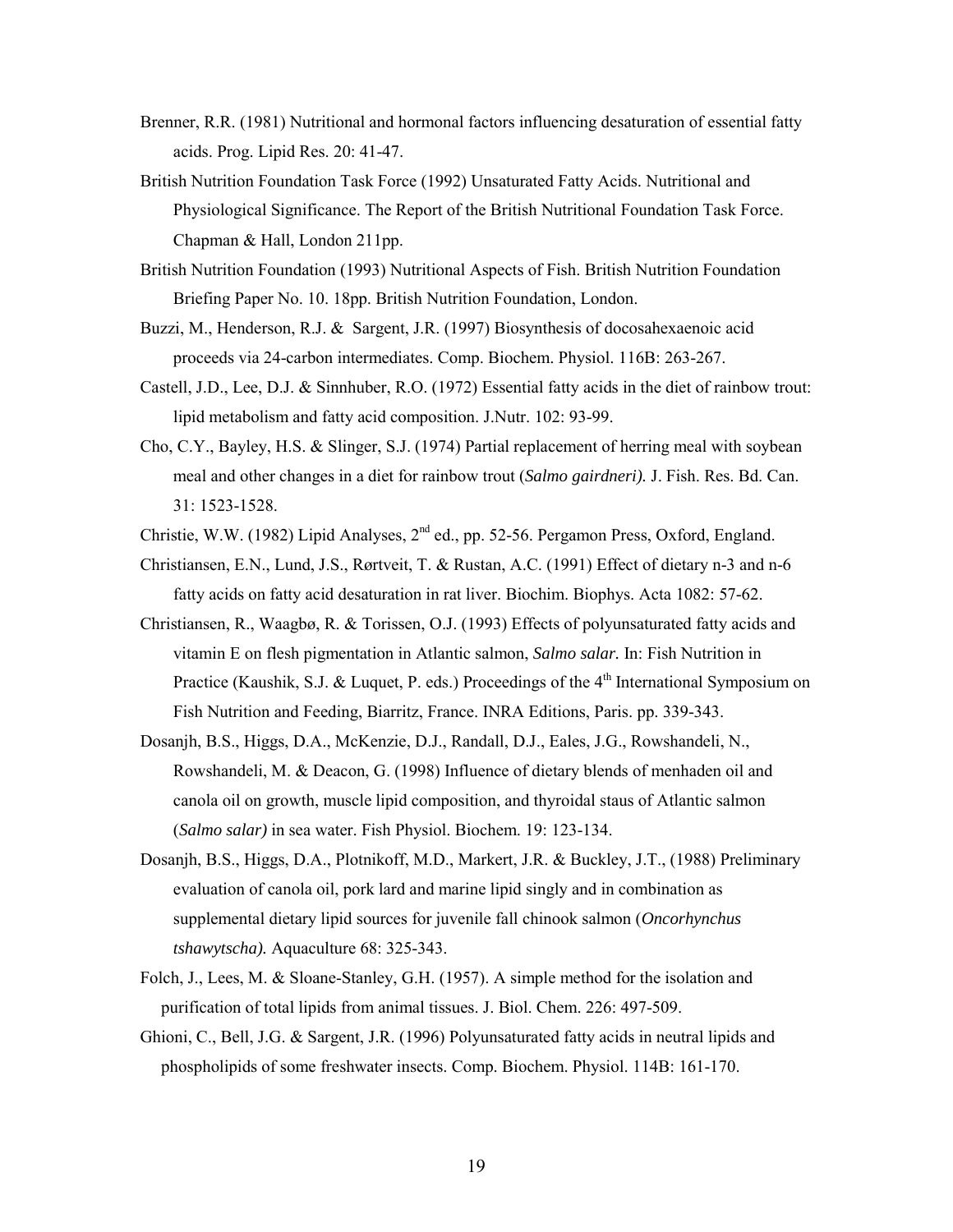- Greene, D.H.S. & Selivonchick, D.P. (1990) Effects of dietary vegetable, animal and marine lipids on muscle lipid and hematology of rainbow trout (*Oncorhynchus mykiss).* Aquaculture 89: 165-182.
- Guillou, A., Soucy, P., Khalil, M. and Adambounou, L. (1995) Effects of dietary vegetable and marine lipid on growth, muscle fatty acid composition and organoleptic quality of flesh of brook charr (*Salvelinus fontinalis)* Aquaculture 136: 351-362.
- Hardy, R.W., Scott, T.M. & Harrell, L.W. (1987) Replacement of herring oil with menhaden oil, soybean oil, or tallow in the diets of Atlantic salmon raised in marine net-pens. Aquaculture 65: 267-277.
- Henderson, R.J. & Tocher, D.R. (1987) The lipid composition and biochemistry of freshwater fish. Prog. Lipid Res. 26: 281-347.
- Hempel, E. (1993) Constraints and possibilities for developing aquaculture. Aquac. Int. 1: 2-19.
- Horrobin, D.F. (1991) Interactions between n-3 and n-6 essential fatty acids (EFAs) in the regulation of cardiovascular disorders and inflammation. Prostaglandins, Leukotrienes Essent. Fatty Acids 44: 127-131.
- International Society for the Study of Fatty Acids and Lipids (1994a) Health message statement. International Society for the Study of Fatty Acids and Lipids News Letter. 1: 3-4.
- International Society for the Study of Fatty Acids and Lipids (1994b) Recommendations for the essential fatty acid requirements for infant formulae. International Society for the Study of Fatty Acids and Lipids News Letter. 1: 4-5.
- Jokumsen, A. & Alsted, N. (1990) Ørredvaekst I relation til forholdet mellem protein og fedt I foderet. Meddelesler fra Forsøgsdambruget, 80: 1-15.
- Lowry, O.H., Roseborough, N.J., Farr, A.L. & Randall, R.J. (1951). Protein measurement with the folin phenol reagent. J. Biol. Chem. 193: 265-275.
- National Research Council (1993). Nutrient Requirements of Fish. National Academy Press, Washington DC. ISBN 0-309-04891-5.
- Olsen, R.E. & Henderson, R.J. (1997) Muscle fatty acid composition and oxidative stress indices in Arctic charr, *Salvelinus alpinus* (L.), in relation to dietary polyunsaturated fatty acid levels and temperature. Aquac. Nutr. 3: 227-238.
- Pike, I. (1996) Future role of fish meal and oil in salmon diets. Salmon News 4/5: 3-5.
- Polvi, S.M. & Ackman, R.G. (1992) Atlantic salmon (*Salmo salar)* muscle lipids and their response to alternative fatty acid sources. J. Agric. Food Chem. 40: 1001-1007.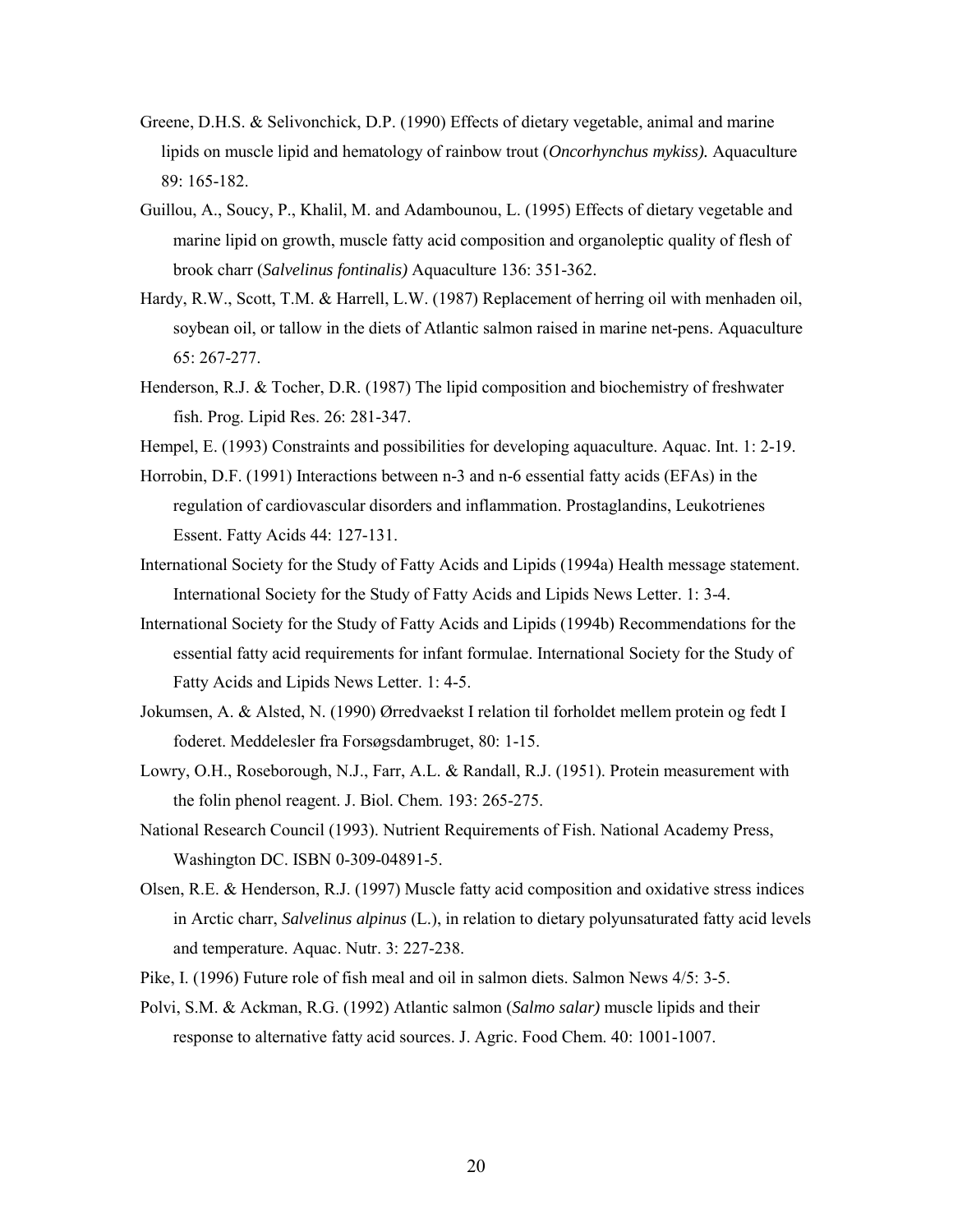- Refsgaard, H.H.F., Brockhoff, P.B. & Jensen, B. (1998) Biological variation of lipid constituents and distribution of tocopherols and astaxanthin in farmed Atlantic salmon (*Salmo salar).* J. Agric. Food Chem. 46: 808-812.
- Reinitz, G. & Hitzel, F. (1980) Formulation of practical diets for rainbow trout based on desired performance and body composition. Aquaculture 19: 243-252.
- Sargent, J.R., Bell, J.G., Bell, M.V., Henderson, R.J. & Tocher, D.R. (1995) Requirement criteria for essential fatty acids. J. Appl. Ichthyol. 11: 183-198.
- Sargent, J.R., & Tacon, A.G.J. (1999) Development of farmed fish: a nutritionally necessary alternative to meat. Proc. Nutr. Soc. 58: 377-383.
- Tocher, D.R., Bell, J.G., Dick, J.R., Henderson, R.J., McGhee, F., Mitchell, D.F. & Morris, P.C. (2000) Polyunsaturated fatty acid metabolism in Atlantic salmon (*Salmo salar)* undergoing parr-smolt transformation and the effects of dietary linseed and rapeseed oils. Fish Physiol. Biochem. "in press".
- Tocher, D.R., Bell, J.G., Dick, J.R. & Sargent, J.R. (1997) Fatty acyl desaturation in isolated hepatocytes from Atlantic salmon (*Salmo salar)* : stimulation by dietary borage oil containing -linolenic acid. Lipids 32: 1237-1247.
- Tocher, D.R., Sargent, J.R. & Freriches, G.N. (1988). The fatty acid compositions of established fish cell lines after long-term culture in mammalian sera. Fish Physiol. Biochem. 5: 219-227.
- Wilson, R. & Sargent, J.R. (1992). High-resolution separation of polyunsaturated fatty acids by argentation thin-layer chromatography. J. Chromatogr. 623: 403-407.
- Woyewoda, A.D., Shaw, S.J., Ke, P.J. & Burns, B.G. (1986) Recommended Laboratory Methods for Assessment of Fish Quality. Canadian Technical Report of Fisheries and Aquatic Sciences No. 1448.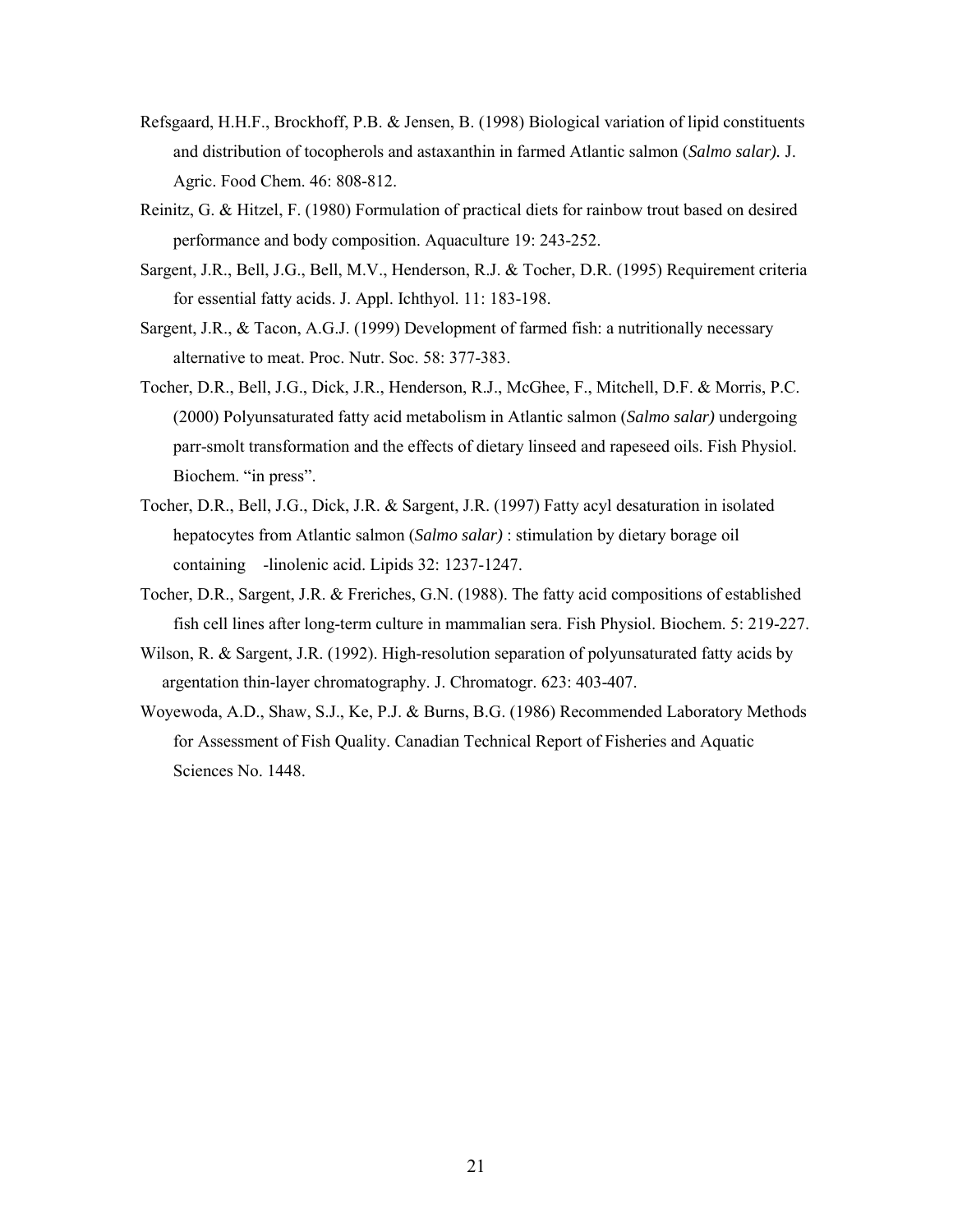## **Figure legends;**

**FIGURE 1** Total amount of  $[1 - {}^{14}C]$  18:3(n-3) desaturated and elongated /hour per mg protein by isolated hepatocytes from Atlantic salmon post-smolts fed diets containing 0, 10, 25, 50 and 100% of supplementary dietary lipid as rape seed oil (RO). Each column represents the mean  $\pm$ SD for four replicate samples. Columns assigned a different letter are significantly different between dietary treatment (P < 0.05) as determined by ANOVA and Tukey's test as described in Materials and Methods.

**FIGURE 2** Amount of  $[1^{-14}C]$  18:3(n-3) desaturated and elongated to18:4(n-3), 20:4(n-3), 20:5(n-3) and 22:6(n-3) by isolated hepatocytes from Atlantic salmon post-smolts fed diets containing 0, 10, 25, 50 and 100% of supplementary dietary lipid as rape seed oil (RO). Each column represents the mean  $\pm$  SD for four replicate samples. Columns representing each fatty acid assigned a different letter are significantly different between dietary treatment ( $P < 0.05$ ) as determined by ANOVA and Tukey's test as described in Materials and Methods.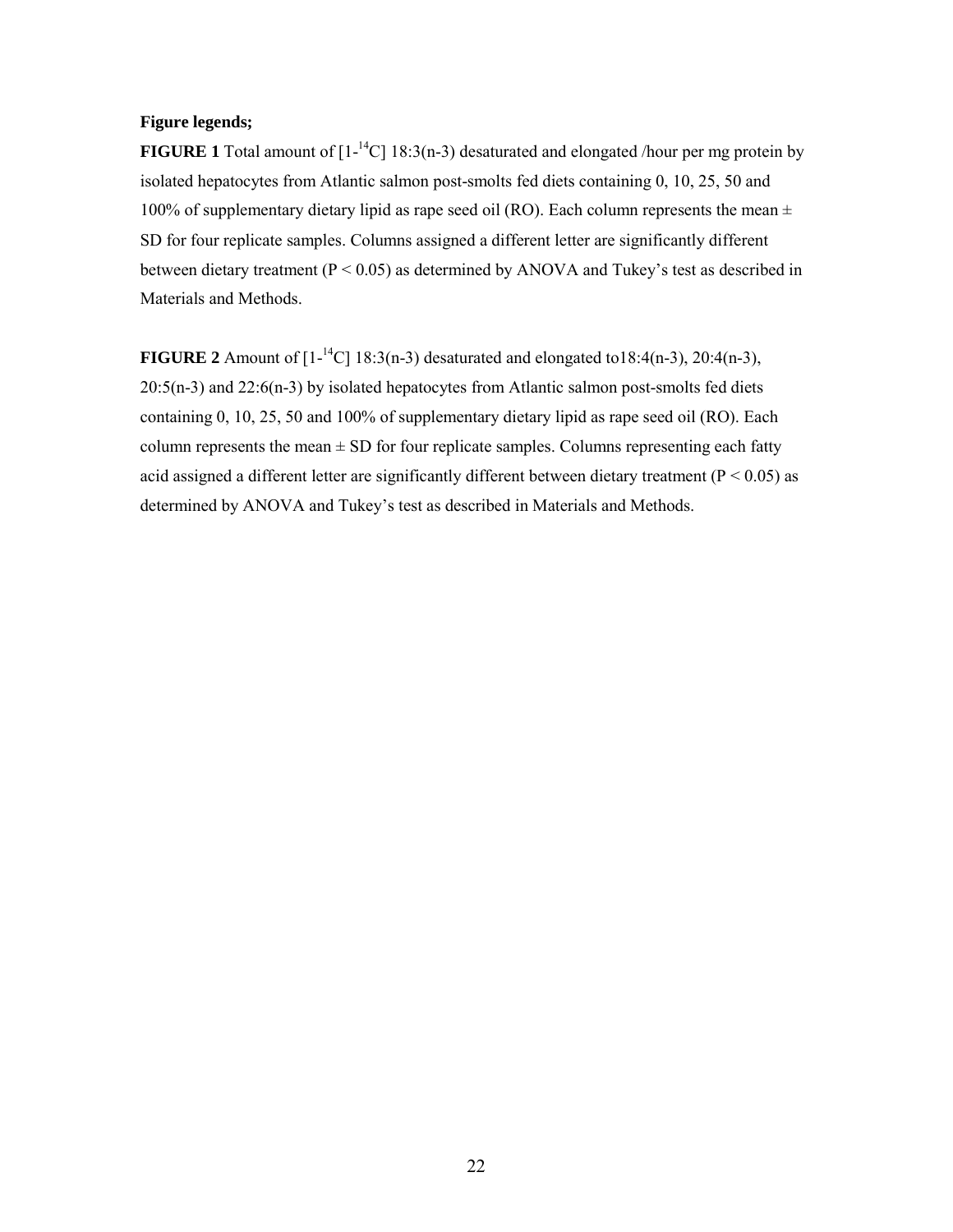| Component                                  | $0\%$ RO | 10% RO | 25% RO | 50% RO | 100% RO  |  |
|--------------------------------------------|----------|--------|--------|--------|----------|--|
| Fish meal <sup><math>\text{ }</math></sup> | 60       | 60     | 60     | 60     | 60       |  |
| Corn gluten $2$                            | 2.96     | 2.96   | 2.96   | 2.96   | 2.96     |  |
| Wheat $3$                                  | 15.17    | 15.17  | 15.17  | 15.17  | 15.17    |  |
| Fish $oil4$                                | 19.0     | 17.1   | 14.25  | 9.5    | $\theta$ |  |
| Rapeseed oil <sup>5</sup>                  | $\theta$ | 1.9    | 4.75   | 9.5    | 19.0     |  |
| Methionine                                 | 0.3      | 0.3    | 0.3    | 0.3    | 0.3      |  |
| Micronutrients <sup>6</sup>                | 2.57     | 2.57   | 2.57   | 2.57   | 2.57     |  |

 **TABLE 1** *Feed components (% of dry weight)*

<sup>5</sup>Croda Universal Ltd., Hull, U.K.

 ${}^6$ Vitamins, minerals and astaxanthin (carophyll pink ${}^{\circledR}$ )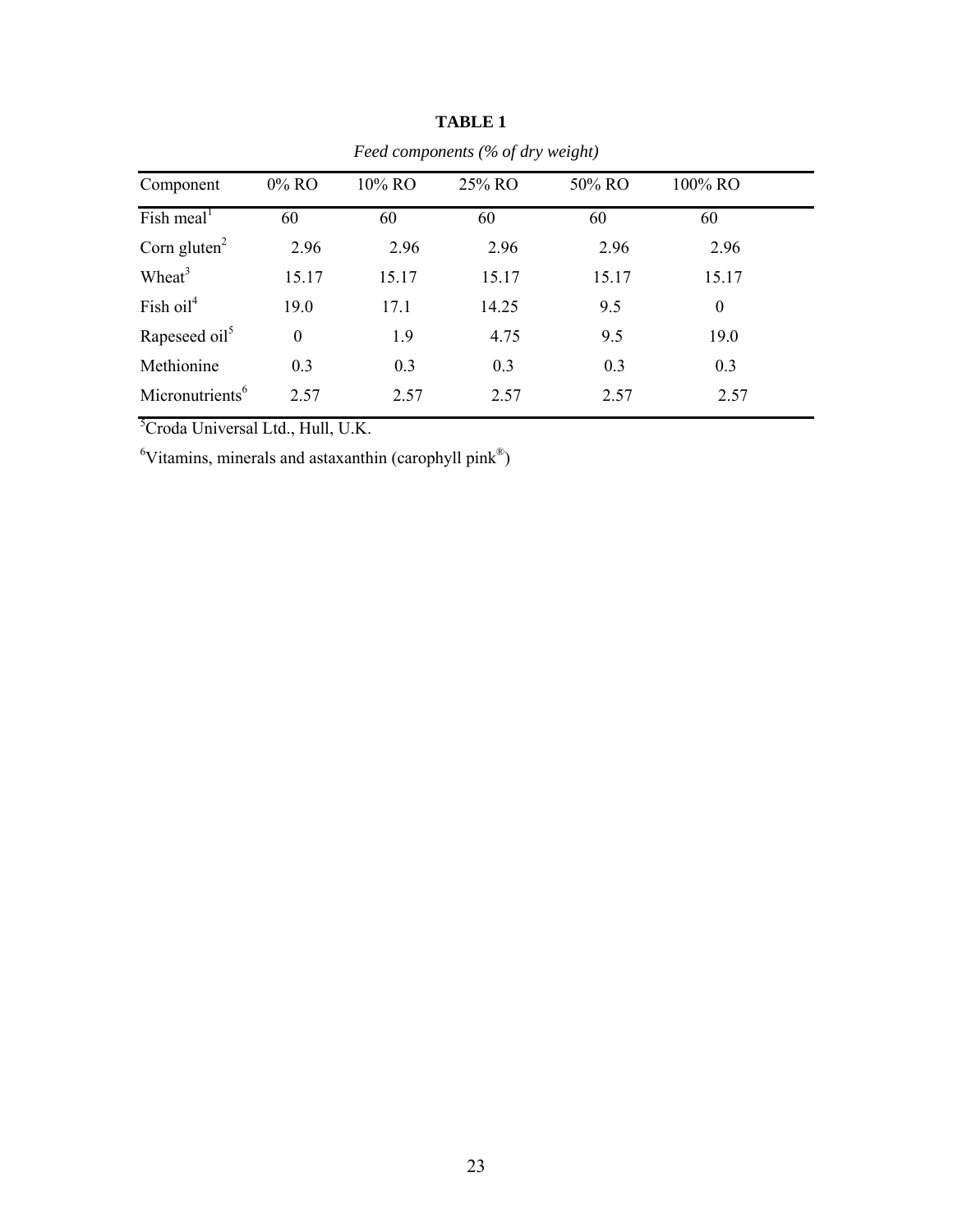| Analysis                           | $0\%$ RO | 10% RO | 25% RO | 50% RO | 100% RO |
|------------------------------------|----------|--------|--------|--------|---------|
|                                    |          |        | g/100g |        |         |
| Protein                            | 46.7     | 46.3   | 44.8   | 45.6   | 46.9    |
| Oil                                | 27.7     | 26.4   | 26.3   | 25.7   | 25.6    |
| Ash                                | 9.8      | 9.6    | 9.6    | 9.7    | 9.7     |
| Moisture                           | 7.8      | 8.1    | 8.2    | 7.5    | 6.8     |
| Total carotenoid <sup>1</sup> 50.6 |          | 48.8   | 49.5   | 53.1   | 50.6    |
| Astaxanthin <sup>1</sup>           | 48.3     | 47.6   | 48.4   | 53.3   | 50.1    |

**TABLE 2**

*Proximate composition of experimental diets including carotenoid pigment content.*

<sup>1</sup>Values are in mg/kg diet.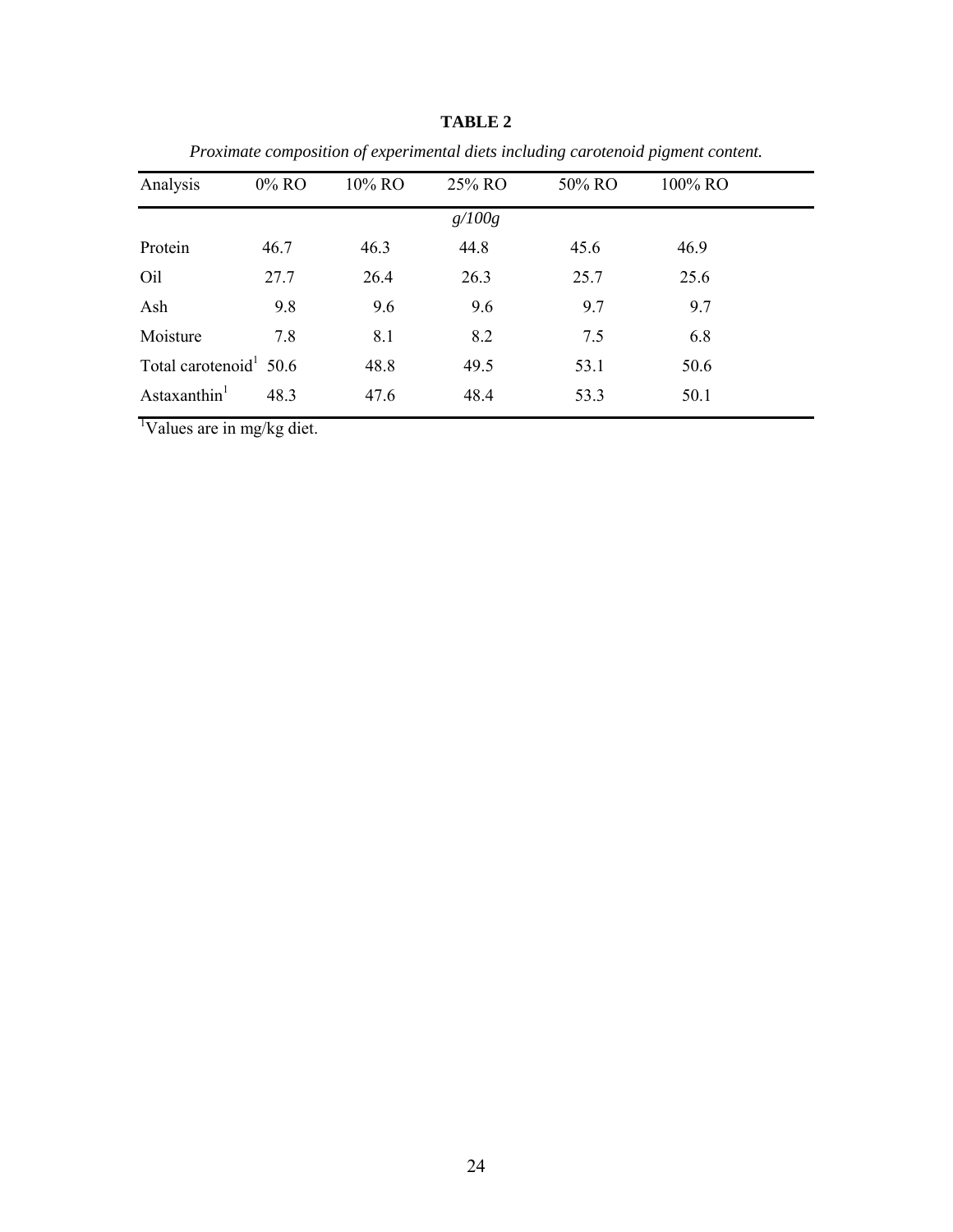| Parameter/Diet      | 0% RO | 10% RO | 25% RO                     | 50% RO | 100% RO |
|---------------------|-------|--------|----------------------------|--------|---------|
|                     |       |        | $g/100g$ total fatty acids |        |         |
| Total saturates     | 23.9  | 21.4   | 19.4                       | 17.4   | 11.9    |
| Total monoenes      | 42.5  | 45.9   | 47.3                       | 50.7   | 56.4    |
| $18:1(n-9)$         | 12.3  | 18.8   | 23.3                       | 29.6   | 43.9    |
| $18:2(n-6)$         | 2.4   | 5.1    | 7.1                        | 9.4    | 15.4    |
| $20:4(n-6)$         | 0.6   | 0.4    | 0.4                        | 0.3    | 0.2     |
| Total $(n-6)$       | 4.6   | 7.2    | 9.1                        | 11.0   | 16.7    |
| $18:3(n-3)$         | 1.6   | 2.9    | 3.8                        | 4.9    | 8.1     |
| $20:5(n-3)$         | 8.5   | 6.8    | 6.5                        | 5.2    | 2.6     |
| $22:6(n-3)$         | 11.9  | 10.1   | 8.7                        | 6.8    | 2.8     |
| Total $(n-3)$       | 27.4  | 24.4   | 22.8                       | 19.8   | 14.5    |
| $(n-3)/(n-6)$ ratio | 6.1   | 3.4    | 2.5                        | 1.8    | 0.9     |
|                     |       |        |                            |        |         |

**TABLE 3** *Fatty acid composition of the five experimental diets.*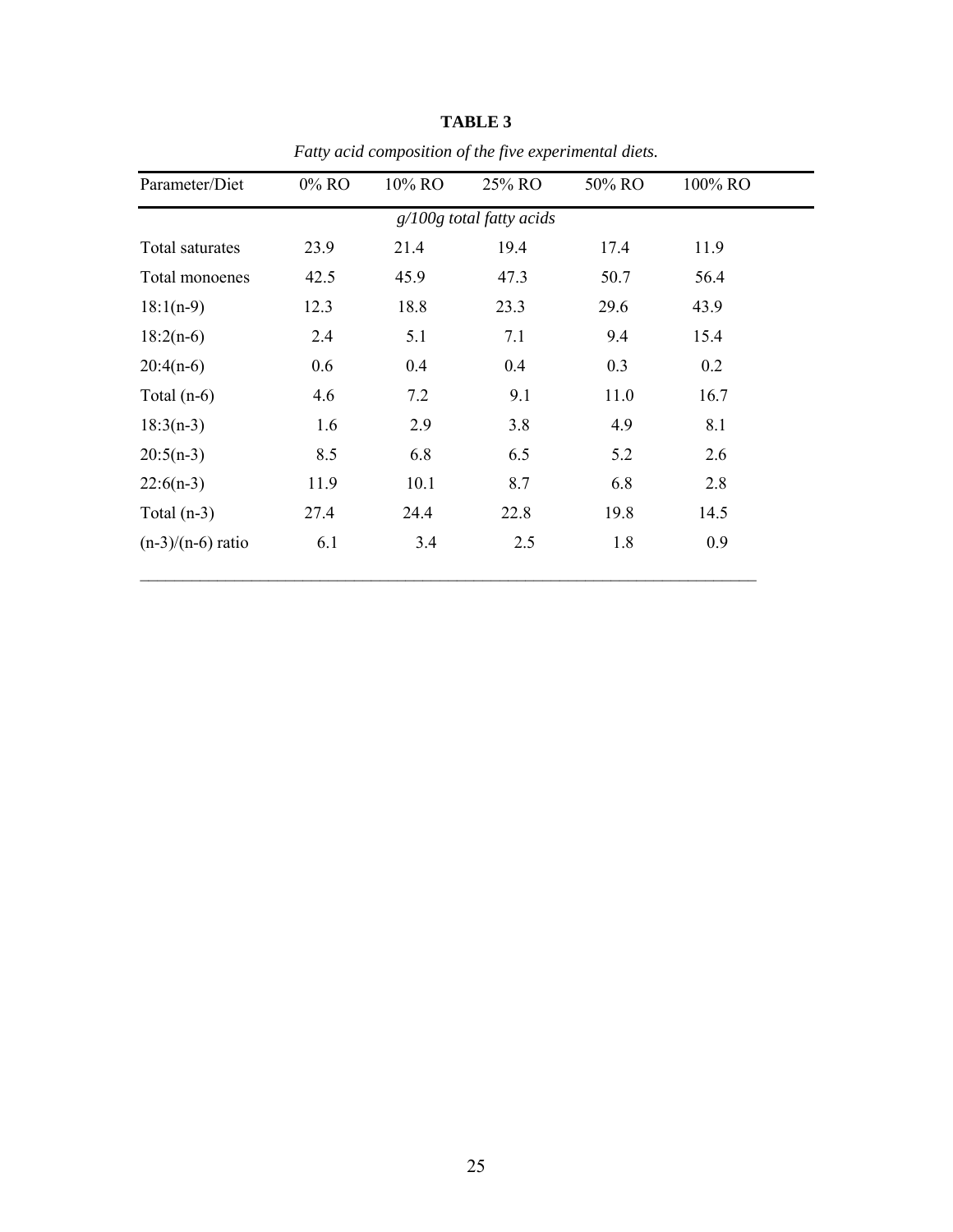*Growth and performance parameters of Atlantic salmon post-smolts fed experimental diets for 17*

| weeks.   |                                                                                                                           |                  |                  |                  |  |  |  |
|----------|---------------------------------------------------------------------------------------------------------------------------|------------------|------------------|------------------|--|--|--|
| $0\%$ RO | 10% RO                                                                                                                    | 25% RO           | 50% RO           | 100% RO          |  |  |  |
|          | $83.8 \pm 4.6$                                                                                                            | $83.6 \pm 5.1$   | $85.3 \pm 5.8$   | $80.8 \pm 3.9$   |  |  |  |
|          | $352.9 \pm 21.5$                                                                                                          | $350.8 \pm 19.2$ | $364.1 \pm 19.9$ | $320.3 \pm 16.5$ |  |  |  |
|          | $30.4 \pm 0.4$                                                                                                            | $30.3 \pm 0.4$   | $30.9 \pm 0.4$   | $29.5 \pm 0.4$   |  |  |  |
|          | 2                                                                                                                         | 1                |                  | $\theta$         |  |  |  |
| 1.25     | 1.26                                                                                                                      | 1.25             | 1.27             | 1.20             |  |  |  |
| 1.32     | 1.34                                                                                                                      | 1.30             | 1.28             | 1.31             |  |  |  |
|          | Initial weight $(g)^{1}$ 80.3 ± 3.9<br>Final weight (g) <sup>2</sup> 343.3 ± 20.1<br>Final length $(cm)^2$ 30.1 $\pm$ 0.4 |                  |                  |                  |  |  |  |

<sup>1</sup>Values are mean  $\pm$  SEM (n = 70).

<sup>2</sup> Values are mean  $\pm$  SEM (n = 60-64).

<sup>3</sup> SGR = specific growth rate (%/day) = ( $e^{Gw}$  – 1) x 100 where Gw = ln W<sub>1</sub> –lnW<sub>0</sub>/T. Where W<sub>1</sub> = final weight,  $W_0$  = initial weight and T = time in days.

 ${}^{4}$ FCR = Feed conversion ratio = Feed consumed/weight gain.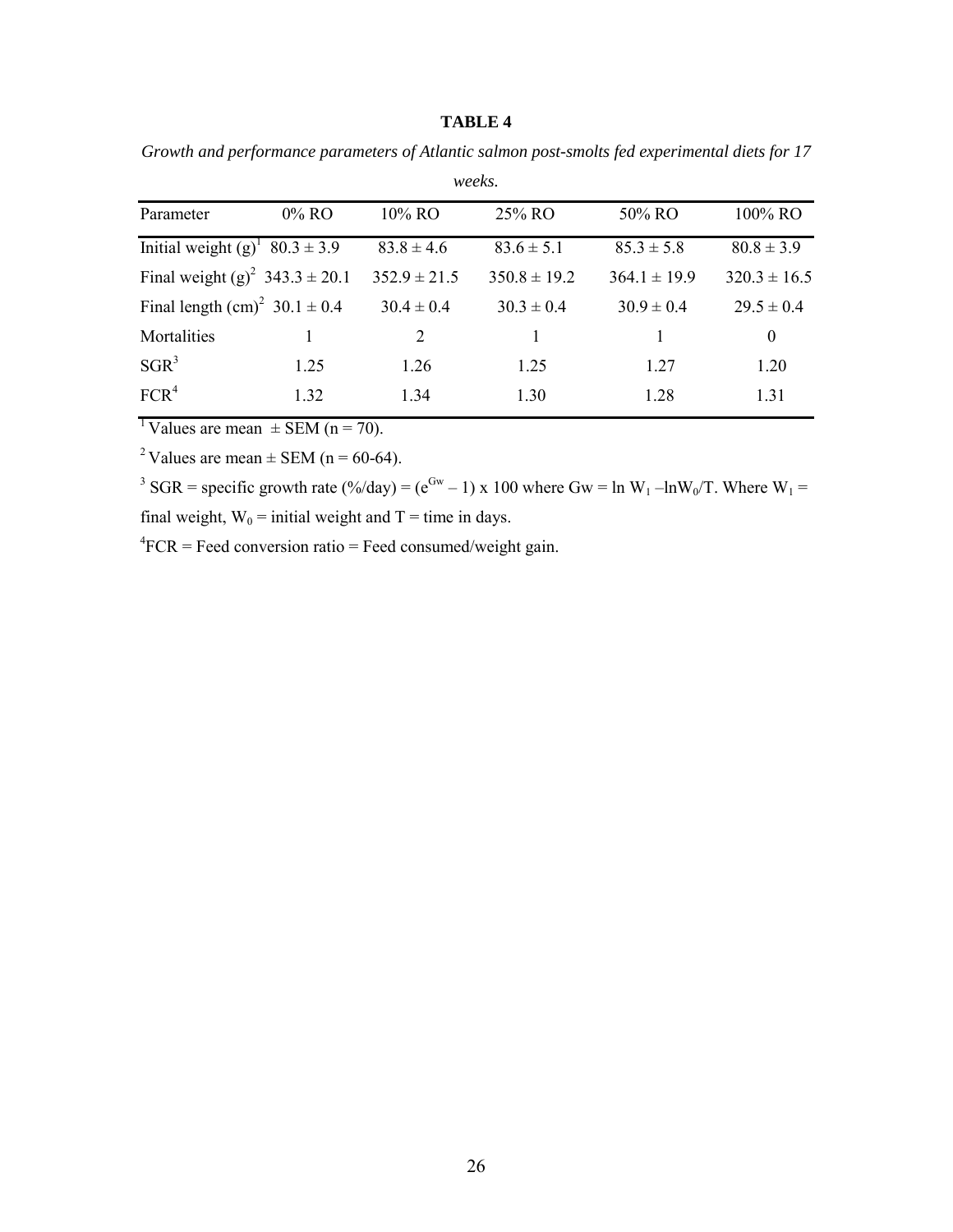*Growth and performance parameters of Atlantic salmon post-smolts fed experimental diets for 26*

| weeks.                                        |                |                 |                 |                 |                 |  |  |  |
|-----------------------------------------------|----------------|-----------------|-----------------|-----------------|-----------------|--|--|--|
| Parameter                                     | $0\%$ RO       | 10% RO          | 25% RO          | 50% RO          | 100% RO         |  |  |  |
| Initial weight $(g)^{1}$ 42.0 $\pm$ 1.8       |                | $42.0 \pm 1.8$  | $43.8 \pm 1.6$  | $44.1 \pm 1.7$  | $42.9 \pm 1.4$  |  |  |  |
| Final weight (g) <sup>2</sup> $163.9 \pm 8.5$ |                | $175.3 \pm 6.5$ | $175.6 \pm 5.2$ | $185.8 \pm 7.8$ | $177.1 \pm 6.0$ |  |  |  |
| Mortalities                                   | $\overline{4}$ | $\overline{4}$  | 3               | 5               | 5               |  |  |  |
| $SGR^3$                                       | 0.75           | 0.79            | 0.76            | 0.79            | 0.78            |  |  |  |
| FCR <sup>4</sup>                              | 2.11           | 1.84            | 1.87            | 1.86            | 1.99            |  |  |  |
| SGR (final 8 weeks)                           | -1.06          | 1.15            | 1.17            | 1.11            | 1.22            |  |  |  |
| FCR (final 8 weeks) 1.47                      |                | 1.28            | 1.25            | 1.24            | 1.34            |  |  |  |

<sup>1</sup>Values are mean  $\pm$  SEM (n = 70).

<sup>2</sup> Values are mean  $\pm$  SEM (n = 60-64).

<sup>3</sup> SGR = specific growth rate (%/day) = ( $e^{Gw}$  – 1) x 100 where Gw = ln W<sub>1</sub> –lnW<sub>0</sub>/T. Where W<sub>1</sub> = final weight,  $W_0$  = initial weight and T = time in days.

 ${}^{4}$ FCR = Feed conversion ratio = Feed consumed/weight gain.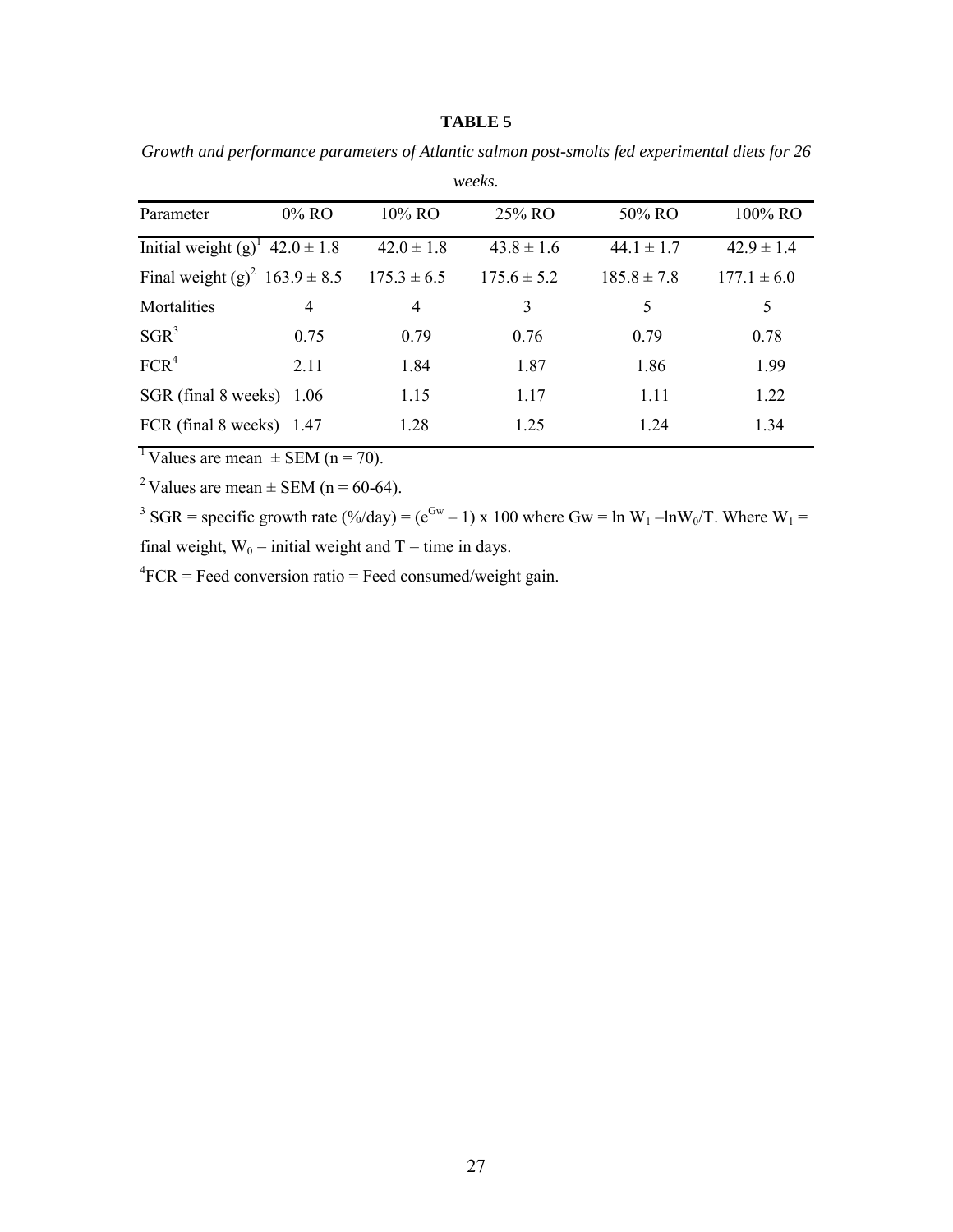*Proximate composition of muscle, lipid content of liver and carotenoid pigment content of muscle in salmon fed diets containing increasing levels of rape seed oil.*

| Parameter                                              | $0\%$ RO                   | 10% RO                  | 25% RO                 | 50% RO                  | 100% RO                    |
|--------------------------------------------------------|----------------------------|-------------------------|------------------------|-------------------------|----------------------------|
| Moisture $(\%)^1$                                      | $74.7 \pm 3.4$             | $75.1 \pm 2.8$          | $75.2 \pm 3.2$         | $75.2 \pm 3.1$          | $74.2 \pm 2.9$             |
| Lipid $(\%)^{\perp}$                                   | $5.37 \pm 0.72^{\text{a}}$ | $4.75 \pm 0.95^{ab}$    | $4.64 \pm 0.78^{ab}$   | $4.50 \pm 0.71^b$       | $5.10 \pm$                 |
| $0.61^{ab}$                                            |                            |                         |                        |                         |                            |
| Protein $(\%)^2$                                       | $73.0 \pm 3.0^b$           | $75.9 \pm 2.8^{\circ}$  | $76.9 \pm 3.2^{\circ}$ | $76.9 \pm 3.1^{\circ}$  | $75.5 \pm 2.4^{\circ}$     |
| Ash $(\%)^2$                                           | $5.75 \pm 0.40^b$          | $6.74 \pm 0.41^{\circ}$ | $5.76 \pm 0.36^b$      | $6.79 \pm 0.45^{\circ}$ | $5.32 \pm 0.31^{\circ}$    |
| Liver lipid $(\frac{9}{0})^1$ 3.59 ± 0.33 <sup>b</sup> |                            | $3.61 \pm 0.28^b$       | $3.64 \pm 0.37^b$      | $3.96 \pm 0.66^{ab}$    | $4.40 \pm 0.53^{\text{a}}$ |
| Total pigment <sup>3</sup> $2.45 \pm 0.36$             |                            | $2.54 \pm 0.47$         | $2.41 \pm 0.40$        | $2.60 \pm 0.38$         | $2.56 \pm 0.35$            |
| Astaxanthin $3$                                        | $2.19 \pm 0.42$            | $2.31 \pm 0.59$         | $2.07 \pm 0.53$        | $2.21 \pm 0.39$         | $2.38 \pm 0.41$            |
|                                                        |                            |                         |                        |                         |                            |

<sup>1</sup>Values are % of wet weight.

<sup>2</sup>Values are % of dry weight.

 $3$ Total carotenoid pigment and astaxanthin (mg/kg).

All values are mean  $\pm$  SD, n = 20.

Values within each row assigned a different superscript letter are significantly different.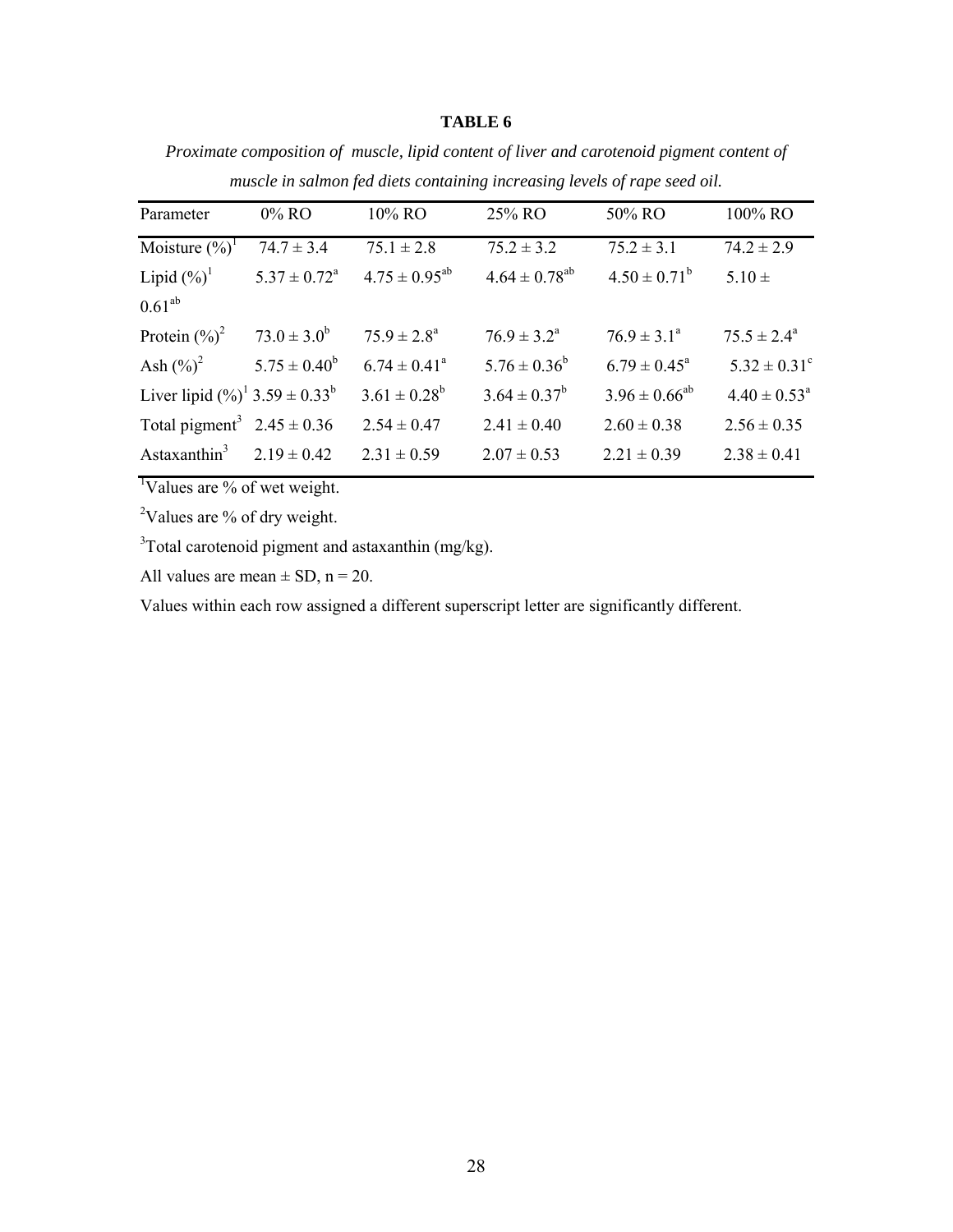|                                                         |                          |                          | increasing tevels of rape seea ou |                        |                             |
|---------------------------------------------------------|--------------------------|--------------------------|-----------------------------------|------------------------|-----------------------------|
| Fatty acid                                              | $0\%$ RO                 | 10% RO                   | 25% RO                            | 50% RO                 | 100% RO                     |
|                                                         |                          | g/100g total fatty acids |                                   |                        |                             |
| 14:0                                                    | $3.9 \pm 0.6^a$          | $4.0\pm0.5^{\text{a}}$   | $3.4 \pm 0.2^b$                   | $2.6 \pm 0.2^{\circ}$  | $1.4 \pm 0.1^d$             |
| 16:0                                                    | $17.3 \pm 1.5^b$         | $18.3 \pm 1.2^a$         | $15.5 \pm 0.4^c$                  | $12.7 \pm 0.4^d$       | $10.3 \pm 0.4^e$            |
| 18:0                                                    | $2.7 \pm 0.4$            | $2.7 \pm 0.1$            | $2.8 \pm 0.1$                     | $2.8 \pm 0.1$          | $2.7 \pm 0.1$               |
| Total saturates <sup>1</sup>                            | $24.5 \pm 2.1^b$         | $25.7 \pm 1.5^a$         | $22.3 \pm 0.4^c$                  | $18.7 \pm 0.5^d$       | $14.8 \pm 0.5^e$            |
| $16:1(n-7)$                                             | $5.0\pm0.4^{\rm a}$      | $4.5 \pm 0.2^b$          | $3.9 \pm 0.2^{\circ}$             | $3.1 \pm 0.2^d$        | $1.8 \pm 0.1^e$             |
| $18:1(n-9)$                                             | $17.1 \pm 1.3^e$         | $23.4 \pm 1.0^d$         | $26.0 \pm 0.9^c$                  | $28.5 \pm 0.6^b$       | $39.1 \pm 0.8^a$            |
| $18:1(n-7)$                                             | $2.6 \pm 0.2^b$          | $2.9 \pm 0.9^{ab}$       | $2.6 \pm 0.5^b$                   | $3.0 \pm 0.1^{ab}$     | $3.2 \pm 0.3^a$             |
| $20:1(n-9)$                                             | $7.6 \pm 0.4^a$          | $6.3 \pm 0.2^b$          | $5.7 \pm 0.1^{\circ}$             | $5.5 \pm 0.2^d$        | $4.1 \pm 0.1^e$             |
| $22:1(n-11)$                                            | $8.9 \pm 0.7^{\text{a}}$ | $6.7 \pm 0.7^b$          | $6.0 \pm 0.2^c$                   | $5.6 \pm 0.2^c$        | $2.6 \pm 0.1^d$             |
| 24:1                                                    | $0.8 \pm 0.1^b$          | $0.7 \pm 0.1^{\circ}$    | $0.8 \pm 0.1^b$                   | $0.9 \pm 0.1^a$        | $0.7 \pm 0.1^{\circ}$       |
| Total monoenes <sup>2</sup> $42.3 \pm 1.3$ <sup>d</sup> |                          | $44.7 \pm 1.4^c$         | $45.2 \pm 0.8^{\circ}$            | $46.9 \pm 0.9^b$       | $51.8 \pm 0.7^{\rm a}$      |
| $18:2(n-6)$                                             | $2.5 \pm 0.2^e$          | $4.8 \pm 0.2^d$          | $6.2 \pm 0.2^c$                   | $8.1 \pm 0.2^b$        | $12.3 \pm 0.3^{\circ}$      |
| $20:2(n-6)$                                             | $0.4 \pm 0.0^d$          | $0.4 \pm 0.0^d$          | $0.6 \pm 0.1^{\circ}$             | $0.8 \pm 0.0^b$        | $1.2 \pm 0.1^a$             |
| $20:3(n-6)$                                             | $0.1 \pm 0.0^{\circ}$    | $0.2 \pm 0.1^b$          | $0.2 \pm 0.0^b$                   | $0.2 \pm 0.0^b$        | $0.5 \pm 0.1^a$             |
| $20:4(n-6)$                                             | $0.5 \pm 0.1^a$          | $0.4 \pm 0.1^b$          | $0.4 \pm 0.1^b$                   | $0.4 \pm 0.0^b$        | $0.4 \pm 0.1^b$             |
| Total $(n-6)^3$                                         | $3.7 \pm 0.2^e$          | $5.8 \pm 0.3^d$          | $7.5 \pm 0.1^{\circ}$             | $9.6 \pm 0.2^b$        | $14.6 \pm 0.2^a$            |
| $18:3(n-3)$                                             | $1.4 \pm 0.1^e$          | $2.1 \pm 0.1^d$          | $2.9 \pm 0.1^{\circ}$             | $4.0 \pm 0.1^b$        | $5.6 \pm 0.2^a$             |
| $18:4(n-3)$                                             | $2.0 \pm 0.1^a$          | $1.5 \pm 0.1^b$          | $1.3 \pm 0.1^c$                   | $1.2 \pm 0.1^d$        | $0.7 \pm 0.1^e$             |
| $20:4(n-3)$                                             | $1.5 \pm 0.2^a$          | $1.1 \pm 0.2^b$          | $1.2 \pm 0.1^b$                   | $1.1 \pm 0.1^b$        | $0.7 \pm 0.1^{\circ}$       |
| $20:5(n-3)$                                             | $5.8 \pm 0.9^{\rm a}$    | $4.2 \pm 0.5^{\rm b}$    | $4.6 \pm 0.3^b$                   | $4.3 \pm 0.3^b$        | $2.8 \pm 0.2^{\circ}$       |
| $22:5(n-3)$                                             | $2.1 \pm 0.3^a$          | $1.4 \pm 0.2^c$          | $1.7 \pm 0.1^b$                   | $1.7 \pm 0.1^b$        | $1.1 \pm 0.1^d$             |
| $22:6(n-3)$                                             | $14.8 \pm 1.9^a$         | $11.6 \pm 1.4^b$         | $11.6 \pm 0.7^b$                  | $11.2 \pm 0.7^b$       | $7.2 \pm 0.7^{\circ}$       |
| Total $(n-3)$                                           | $27.7 \pm 2.8^{\circ}$   | $22.0 \pm 2.0^{\circ}$   | $23.3 \pm 0.8^{\rm bc}$           | $23.9 \pm 0.9^b$       | $18.4 \pm 0.8$ <sup>d</sup> |
| <b>Total PUFA</b>                                       | $32.3 \pm 2.8^b$         | $28.3 \pm 2.2^c$         | $31.6 \pm 0.7^b$                  | $34.2 \pm 0.9^{\circ}$ | $33.3 \pm 0.7^{\circ}$      |
| $(n-3)/(n-6)$                                           | $7.5 \pm 0.7^{\rm a}$    | $3.8 \pm 0.3^b$          | $3.1 \pm 0.1^c$                   | $2.5 \pm 0.1^d$        | $1.3 \pm 0.1^e$             |
|                                                         |                          |                          |                                   |                        |                             |

*Fatty acid compositions of muscle total lipid in Atlantic salmon post-smolts fed diets containing increasing levels of rape seed oil*

<sup>1</sup>Includes 15:0, 17:0, 20:0 and 22:0. <sup>2</sup>Includes 20:1(n-11), 20:1(n-7), and 22:1(n-9). <sup>3</sup>Includes 18:3(n-6) and 22:5(n-6). Values are mean  $\pm$  SD, n = 20. Values in the same row assigned a different superscript letter are significantly different.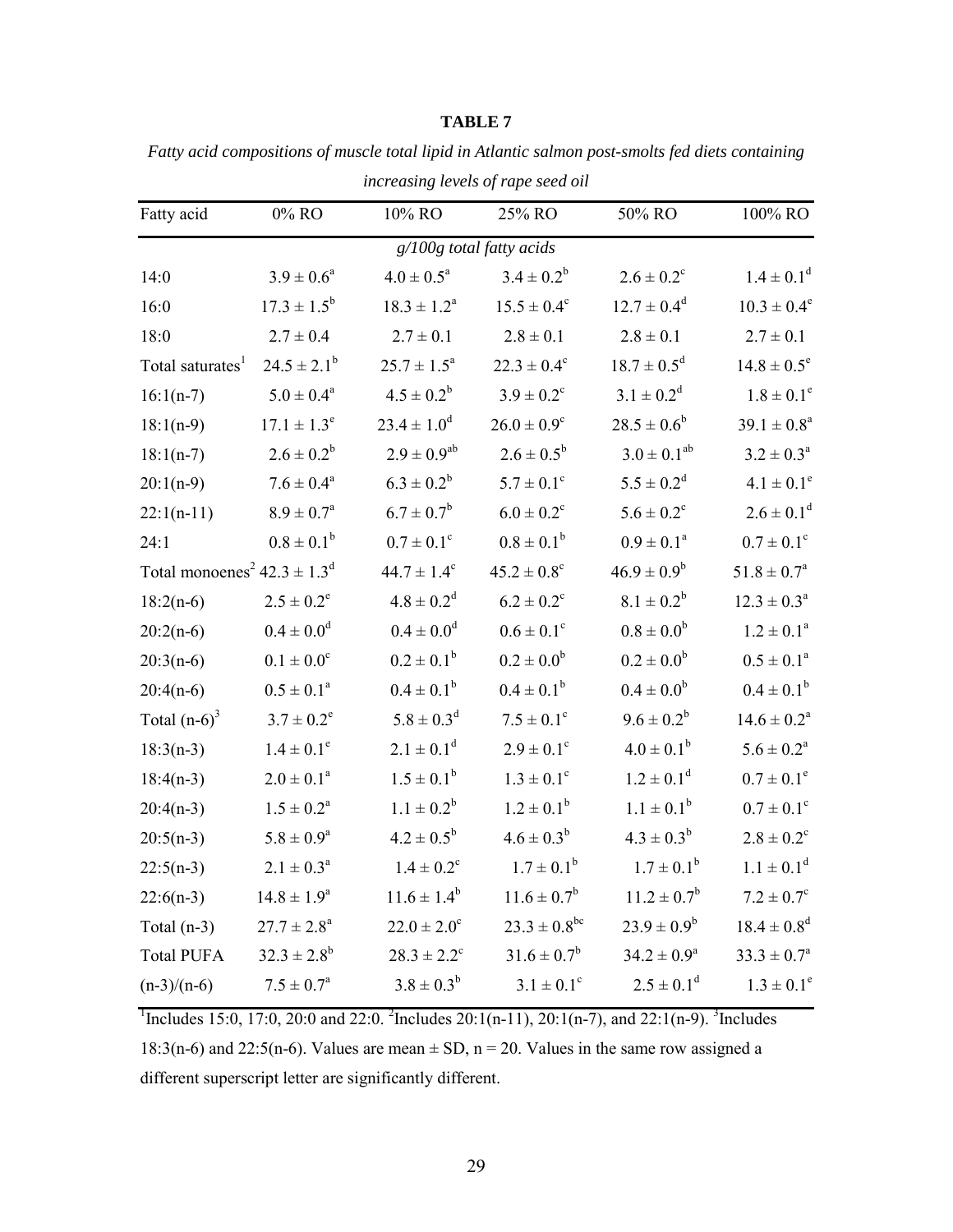|                                                         |                            | mercusing tevels of rupe secu on |                             |                             |                            |  |  |  |
|---------------------------------------------------------|----------------------------|----------------------------------|-----------------------------|-----------------------------|----------------------------|--|--|--|
| Fatty acid                                              | $0\%$ RO                   | 10% RO                           | 25% RO                      | 50% RO                      | 100% RO                    |  |  |  |
| $g/100g$ total fatty acids                              |                            |                                  |                             |                             |                            |  |  |  |
| 14:0                                                    | $2.0 \pm 0.3^a$            | $1.8 \pm 0.2^b$                  | $1.3 \pm 0.2^d$             | $1.5 \pm 0.2^{\circ}$       | $0.8 \pm 0.1^e$            |  |  |  |
| 16:0                                                    | $18.0 \pm 0.9^{\rm a}$     | $17.0 \pm 0.8^b$                 | $16.5 \pm 1.0^b$            | $15.0 \pm 1.5^{\circ}$      | $12.3 \pm 1.2^d$           |  |  |  |
| 18:0                                                    | $5.2 \pm 0.5^{ab}$         | $5.2 \pm 0.5^{ab}$               | $5.5 \pm 0.6^a$             | $5.0 \pm 0.4^b$             | $5.3 \pm 0.5^{ab}$         |  |  |  |
| Total saturates <sup>1</sup>                            | $25.8 \pm 1.1^a$           | $24.6 \pm 0.8^b$                 | $24.0 \pm 1.3^b$            | $22.0 \pm 1.5^{\circ}$      | $18.6 \pm 1.4^d$           |  |  |  |
| $16:1(n-7)$                                             | $2.7 \pm 0.4^a$            | $2.4 \pm 0.3^b$                  | $2.1 \pm 0.2^c$             | $2.1 \pm 0.3^{\circ}$       | $1.3 \pm 0.3^d$            |  |  |  |
| $18:1(n-9)$                                             | $12.5 \pm 1.0^d$           | $15.1 \pm 1.8^c$                 | $17.2 \pm 1.6^{\circ}$      | $21.5 \pm 3.3^b$            | $30.0 \pm 4.1^a$           |  |  |  |
| $18:1(n-7)$                                             | $2.0 \pm 0.1$ <sup>d</sup> | $2.1 \pm 0.1^{\text{cd}}$        | $2.2 \pm 0.2^c$             | $2.5 \pm 0.2^b$             | $2.7\pm0.3$ $^{\rm a}$     |  |  |  |
| $20:1(n-9)$                                             | $4.4 \pm 0.6^a$            | $4.1 \pm 0.5^{\text{a}}$         | $4.0 \pm 0.4^a$             | $4.1 \pm 0.4^a$             | $3.3 \pm 0.5^b$            |  |  |  |
| $22:1(n-11)$                                            | $2.8\pm0.8^{\rm a}$        | $2.5 \pm 0.5^{\text{a}}$         | $2.0 \pm 0.3^b$             | $1.9 \pm 0.4^b$             | $0.9 \pm 0.2^c$            |  |  |  |
| 24:1                                                    | $1.1 \pm 0.2^b$            | $1.1 \pm 0.1^b$                  | $1.3 \pm 0.1^a$             | $1.0 \pm 0.1^b$             | $0.8 \pm 0.1^c$            |  |  |  |
| Total monoenes <sup>2</sup> $25.6 \pm 2.2$ <sup>d</sup> |                            | $27.4 \pm 2.8$ <sup>cd</sup>     | $28.8 \pm 2.2$ <sup>c</sup> | $33.1 \pm 4.1^b$            | $40.4 \pm 5.0^a$           |  |  |  |
| $18:2(n-6)$                                             | $1.3 \pm 0.2^e$            | $2.5 \pm 0.3^d$                  | $3.2 \pm 0.3^{\circ}$       | $4.8 \pm 0.6^b$             | $8.0 \pm 0.6^a$            |  |  |  |
| $20:2(n-6)$                                             | $0.4 \pm 0.0^e$            | $0.6 \pm 0.1^d$                  | $0.8 \pm 0.1^{\circ}$       | $1.0 \pm 0.1^b$             | $1.6 \pm 0.2^a$            |  |  |  |
| $20:3(n-6)$                                             | $0.2 \pm 0.0^d$            | $0.3 \pm 0.0^c$                  | $0.4 \pm 0.1^b$             | $0.4 \pm 0.1^b$             | $1.4 \pm 0.2^a$            |  |  |  |
| $20:4(n-6)$                                             | $2.3 \pm 0.3^{\rm a}$      | $2.2 \pm 0.2^a$                  | $2.1 \pm 0.2^a$             | $1.8 \pm 0.3^b$             | $1.7 \pm 0.3^b$            |  |  |  |
| Total $(n-6)^3$                                         | $4.6 \pm 0.2^e$            | $6.0 \pm 0.3^d$                  | $6.7 \pm 0.3^{\circ}$       | $8.4 \pm 0.5^{\rm b}$       | $13.0 \pm 0.9^a$           |  |  |  |
| $18:3(n-3)$                                             | $0.6 \pm 0.1$ <sup>d</sup> | $1.1 \pm 0.1^{\circ}$            | $1.2 \pm 0.2^c$             | $1.9 \pm 0.3^b$             | $2.6 \pm 0.3^a$            |  |  |  |
| $18:4(n-3)$                                             | $0.6 \pm 0.2^{\rm a}$      | $0.5 \pm 0.1$ <sup>ac</sup>      | $0.4 \pm 0.1^{\rm bc}$      | $0.4 \pm 0.1^{\rm bc}$      | $0.3 \pm 0.1^c$            |  |  |  |
| $20:4(n-3)$                                             | $1.2 \pm 0.2^a$            | $1.2 \pm 0.1^a$                  | $1.1 \pm 0.1^{ab}$          | $1.0 \pm 0.1^b$             | $0.8 \pm 0.1^c$            |  |  |  |
| $20:5(n-3)$                                             | $9.7 \pm 0.7^{\rm a}$      | $8.5 \pm 0.8^b$                  | $8.6 \pm 0.7^b$             | $7.6 \pm 0.9^{\circ}$       | $5.3 \pm 0.8$ <sup>d</sup> |  |  |  |
| $22:5(n-3)$                                             | $2.7 \pm 0.3^a$            | $2.4 \pm 0.3^{bc}$               | $2.5 \pm 0.2^{ab}$          | $2.2 \pm 0.2^c$             | $1.7 \pm 0.3^d$            |  |  |  |
| $22:6(n-3)$                                             | $28.2 \pm 1.7^{\circ}$     | $27.0 \pm 2.1^{ab}$              | $25.6 \pm 1.6^b$            | $21.9 \pm 2.8$ <sup>c</sup> | $16.4 \pm 2.9^d$           |  |  |  |
| Total (n-3) $43.0 \pm 1.8^a$                            |                            | $40.8 \pm 2.4^{ab}$              | $39.5 \pm 1.8^b$            | $35.3 \pm 3.3^{\circ}$      | $27.5\pm3.8^{\text{d}}$    |  |  |  |
| <b>Total PUFA</b>                                       | $48.2 \pm 1.9^a$           | $47.0 \pm 2.4^{\circ}$           | $46.4 \pm 1.8^a$            | $43.8 \pm 3.0^b$            | $40.5 \pm 4.3^{\circ}$     |  |  |  |
| $(n-3)/(n-6)$                                           | $9.5 \pm 0.4^{\circ}$      | $6.9 \pm 0.4^b$                  | $5.9 \pm 0.4^c$             | $4.3 \pm 0.5^d$             | $2.2 \pm 0.3^e$            |  |  |  |
|                                                         |                            |                                  |                             |                             |                            |  |  |  |

*Fatty acid compositions of liver total lipid in Atlantic salmon post-smolts fed diets containing increasing levels of rape seed oil*

<sup>1</sup>Includes 15:0, 17:0, 20:0 and 22:0. <sup>2</sup>Includes 20:1(n-11), 20:1(n-7), and 22:1(n-9). <sup>3</sup>Includes 18:3(n-6) and 22:5(n-6). Values are mean  $\pm$  SD, n = 20. Values in the same row assigned a different superscript letter are significantly different.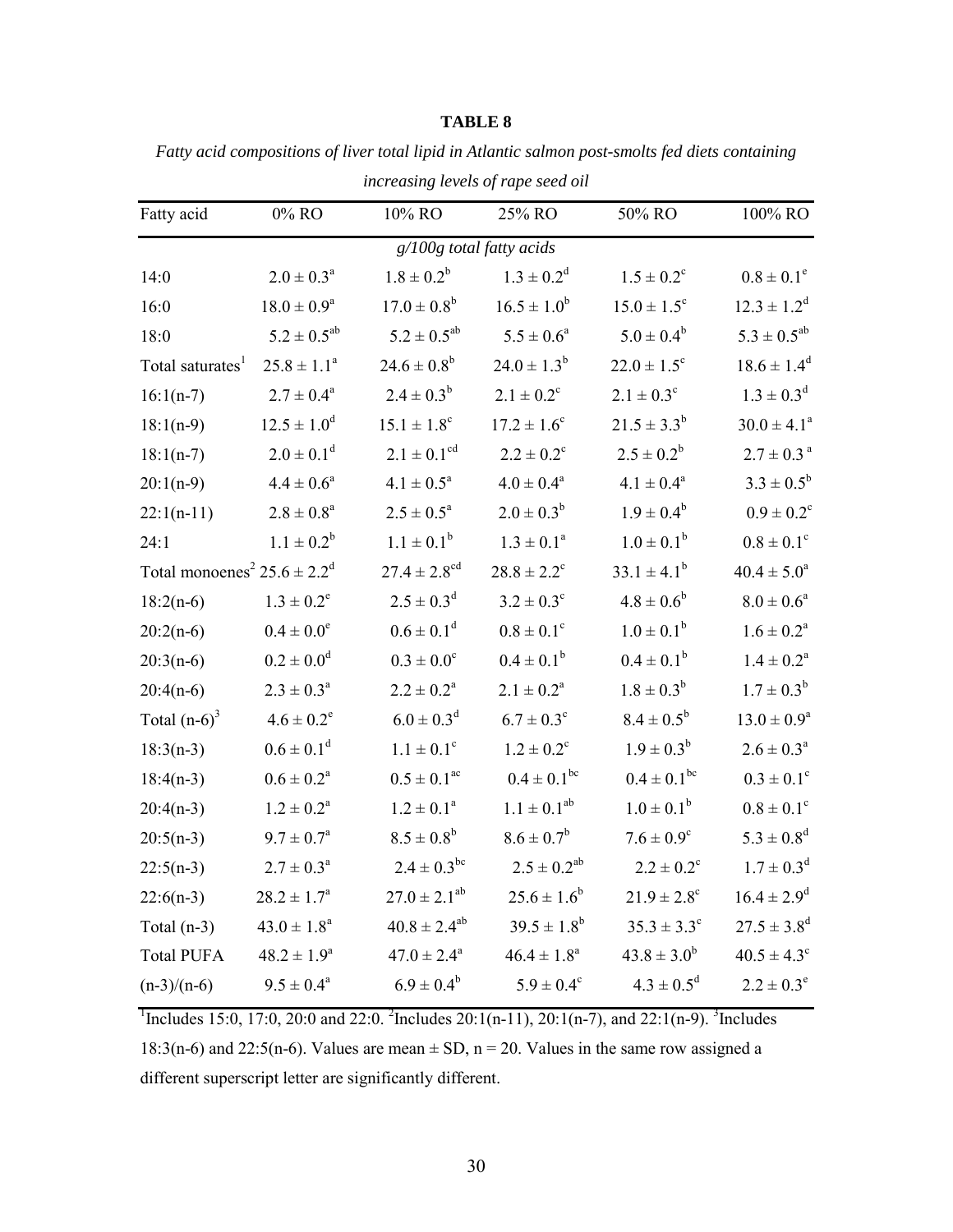

**Percentage of rapeseed replacement**

**Fig.1**